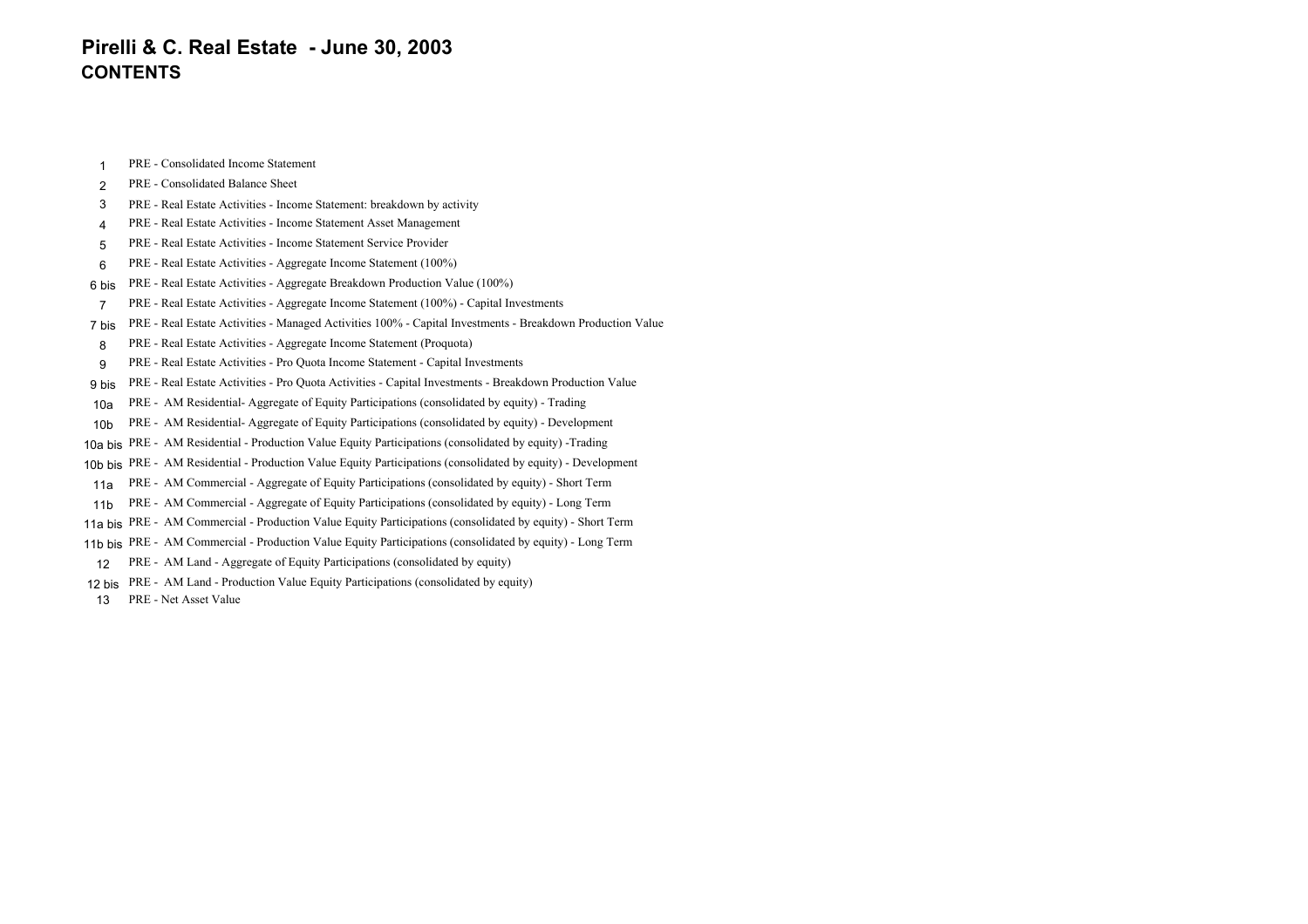# **1) PRE - Consolidated Income Statement**

| <b>Million Euro</b>                            | <b>ACTUAL JUNE</b><br>2003 |              | <b>ACTUAL JUNE 2002</b>                 |                                   |
|------------------------------------------------|----------------------------|--------------|-----------------------------------------|-----------------------------------|
|                                                | <b>Total</b>               | <b>Total</b> | <b>Real Estate</b><br><b>Activities</b> | <b>Other</b><br><b>Components</b> |
| <b>1 Production Value</b>                      | 282,2                      | 216,9        | 216,3                                   | 0.6                               |
| 2 of which acquisitions                        | 37,3                       | 27,9         | 27,9                                    | 0,0                               |
| 3 Production Value net of acquisitions         | 244,9                      | 189,0        | 188,4                                   | 0,6                               |
| <b>4 EBITDA</b>                                | 37,0                       | 33,0         | 35,1                                    | (2,1)                             |
| 5 Depreciation                                 | (7,4)                      | (3,8)        | (3,4)                                   | (0,5)                             |
| 6 EBIT                                         | 29,5                       | 29,1         | 31,7                                    | (2,6)                             |
| 7 Income from Equity Participations            | 23,7                       | 12,9         | 12,9                                    | 0,0                               |
| 8 EBIT incl. Income from Equity Participations | 53,3                       | 42,0         | 44,6                                    | (2,6)                             |
| 9 Interest Income from Participations          | 4,8                        | 6,5          | 6,0                                     | 0,5                               |
| 10 Other interest Income/Expenses              | (4,9)                      | (8,2)        | (7,3)                                   | (0,9)                             |
| 11 Profit before Extraordinary Items           | 53,2                       | 40,3         | 43,3                                    | (3,0)                             |
| 12 Extraordinary Items                         | 0,3                        | 51,3         | 0,1                                     | 51,2                              |
| <b>13 Profit Before Taxes</b>                  | 53,5                       | 91,6         | 43,4                                    | 48,2                              |
| 14 Income Taxes                                | (13,2)                     | (20,2)       | (11,4)                                  | (8, 8)                            |
| 15 Net Income before Minority Interests        | 40,2                       | 71,4         | 32,0                                    | 39,4                              |
| 16 Minority Interests                          | 0,1                        | 0,0          | 0,0                                     | 0,0                               |
| <b>17 Net Income</b>                           | 40,3                       | 71,4         | 32,0                                    | 39,4                              |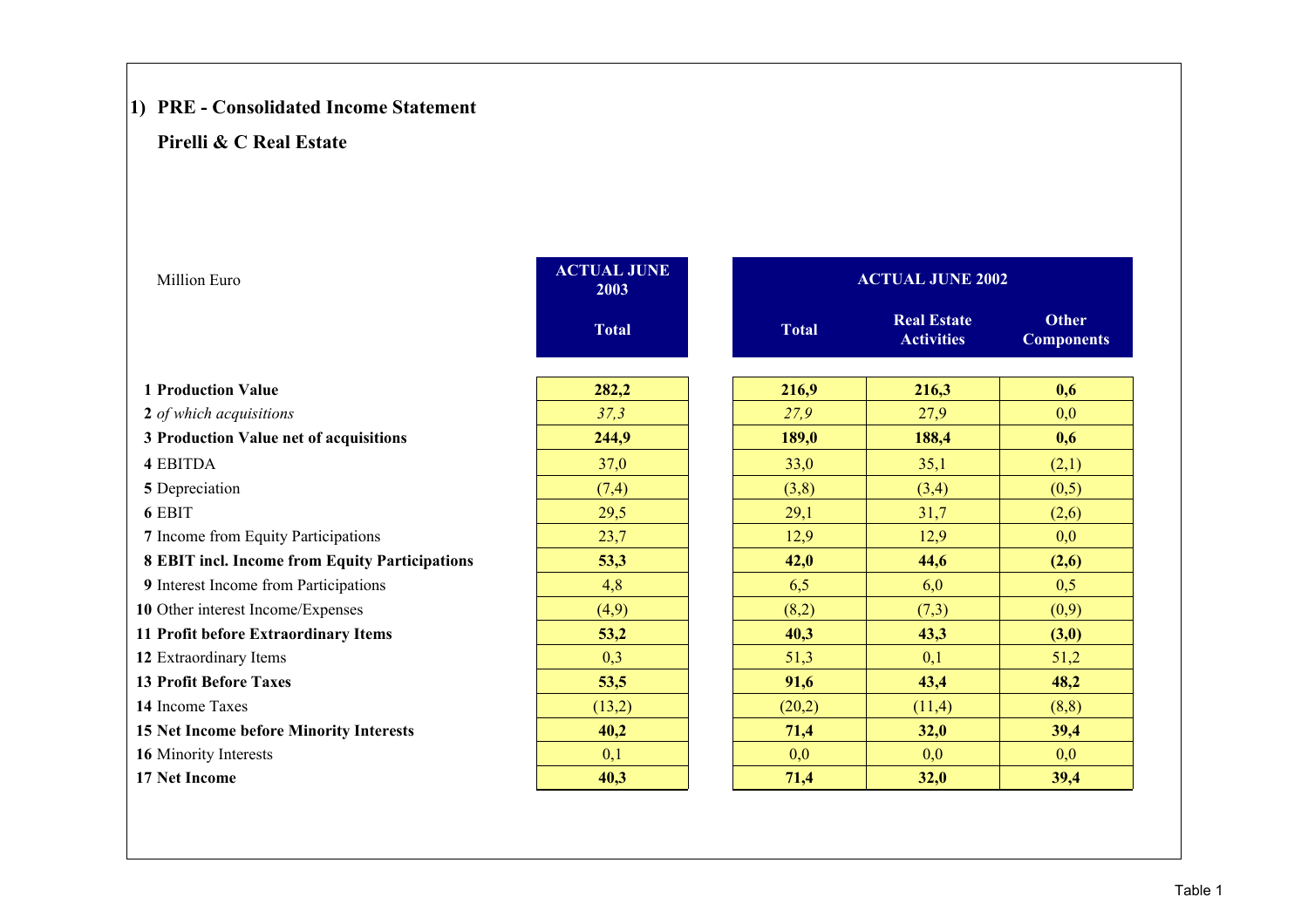# **2) PRE - Consolidated Balance Sheet Pirelli & C. Real Estate**

| Million Euro                                   | <b>Actual</b><br><b>June 2003</b> | <b>Actual</b><br>December 2002 |
|------------------------------------------------|-----------------------------------|--------------------------------|
| 1 Fixed Assets                                 | 252,9                             | 218,8                          |
| tangible/intangible                            | 90,8                              | 56,8                           |
| participations/other                           | 162,1                             | 162,0                          |
| of which investments in participated companies | 118,2                             | 109.1                          |
| 2 Net Working Capital                          | 234,5                             | 190,5                          |
| inventories                                    | 362,5                             | 383,7                          |
| current receivables                            | 265,4                             | 163,6                          |
| supplier liabilities                           | (196,3)                           | (139,1)                        |
| liabilities for acquisitions                   | (17,9)                            | (71,9)                         |
| liabilities for down payments                  | (105,3)                           | (94, 9)                        |
| other liabilities/receivables                  | (73,9)                            | (50,9)                         |
| <b>3 Net Capital Invested</b>                  | 487,4                             | 409,3                          |
|                                                |                                   |                                |
| <b>4 Shareholders' Equity</b>                  | 360,2                             | 368,8                          |
| of which minority interests                    | 0,4                               | 0,9                            |
| <b>5 Funds and Provisions</b>                  | 55,8                              | 52,8                           |
| <b>6 Net Financial Position</b>                | 71,4                              | (12,3)                         |
| <b>Total</b>                                   | 487,4                             | 409,3                          |

| 8 Financial Position not including Shareholders' Loans | 249.3 | 166.7 |
|--------------------------------------------------------|-------|-------|
| 9 Financial Position not including SL/Equity           | 0.    | 0.4   |
| 10 Total Investment in Equity Participations           | 296.1 | 288.1 |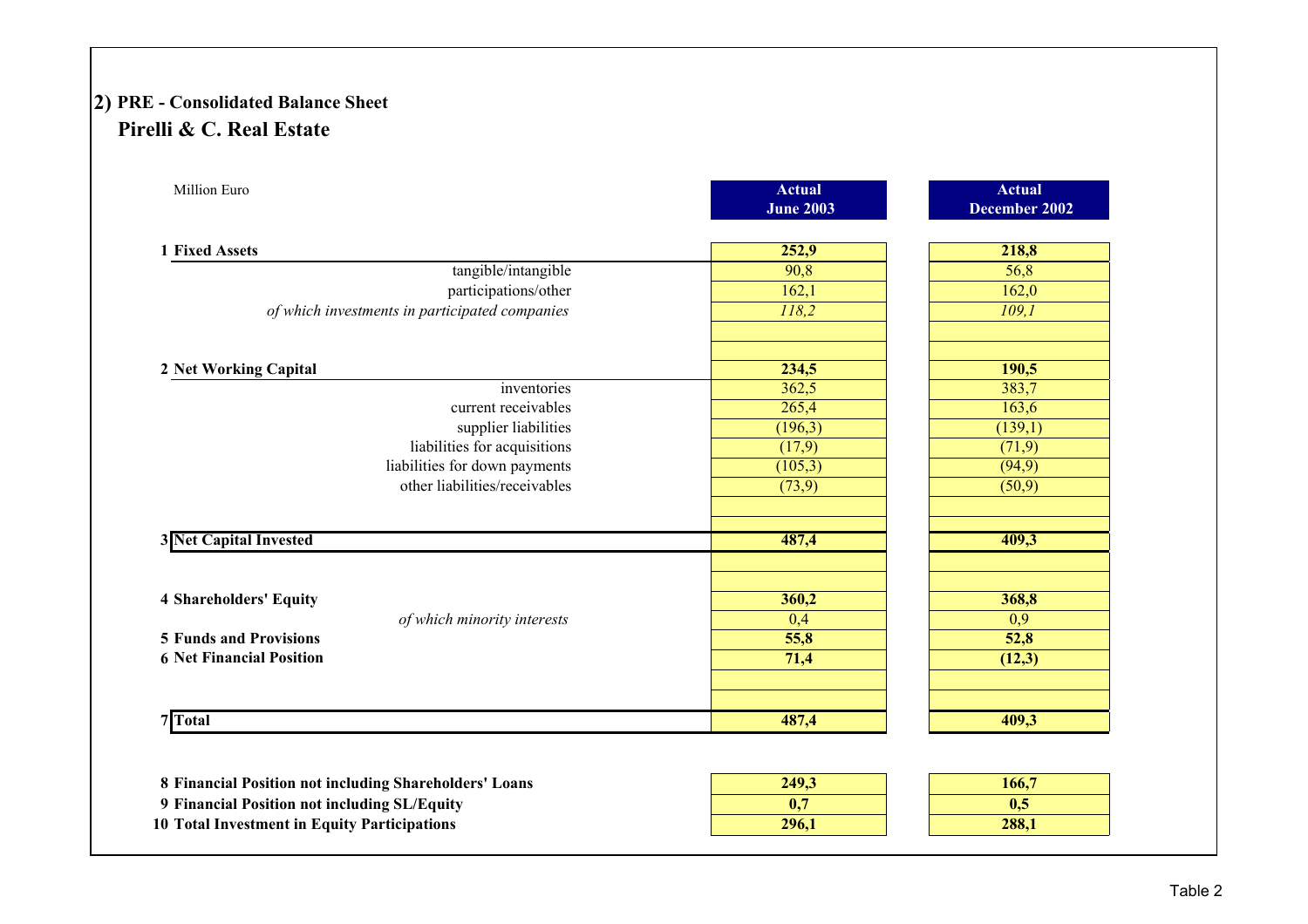## **3) PRE - Real Estate Activities - Income Statement: breakdown by activity**

| Million Euro                                   |              |                    | <b>ACTUAL JUNE 2003</b>         |                 |                         |                      |                                               |                    | <b>ACTUAL JUNE 2002</b>      |                 |                         |                      |
|------------------------------------------------|--------------|--------------------|---------------------------------|-----------------|-------------------------|----------------------|-----------------------------------------------|--------------------|------------------------------|-----------------|-------------------------|----------------------|
|                                                | <b>Total</b> | <b>Investments</b> | <b>Asset Management</b><br>Fees |                 | <b>Service Provider</b> | <b>Holding Costs</b> | <b>Total Real</b><br><b>Estate Activities</b> | <b>Investments</b> | <b>Asset Management Fees</b> |                 | <b>Service Provider</b> | <b>Holding Costs</b> |
|                                                |              |                    |                                 | <b>Services</b> | Franchising             |                      |                                               |                    |                              | <b>Services</b> | Franchising             |                      |
| <b>1 Production Value</b>                      | 282.2        | 116,6              | 25,2                            | 144,0           | 0.3                     | (4,0)                | 216.3                                         | 110.5              | 13,0                         | 86,8            | 0,0                     | 6,0                  |
| 2 of which acquisitions                        | 37.3         | 37,3               | 0,0                             | 0,0             | 0,0                     | 0,0                  | 27,9                                          | 27.9               | 0,0                          | 0,0             | 0,0                     | 0,0                  |
| 3 Production Value net of acquisitions         | 244,9        | 79,4               | 25,2                            | 144,0           | 0,3                     | (4,0)                | 188,4                                         | 82,6               | 13,0                         | 86,8            | 0,0                     | 6,0                  |
| 4 EBITDA                                       | 37,0         | 10,6               | 7,3                             | 25,7            | (2,2)                   | (4,6)                | 35,1                                          | 20,2               | 4,5                          | 15,2            | 0,0                     | (4,9)                |
| 5 Depreciation                                 | (7,4)        | (0,2)              | (0,5)                           | (5,0)           | (0,5)                   | (1,2)                | (3,4)                                         | (0,1)              | (0,3)                        | (2,5)           | 0,0                     | (0,4)                |
| 6 EBIT                                         | 29,5         | 10,4               | 6,8                             | 20,7            | (2,7)                   | (5,7)                | 31,7                                          | 20,1               | 4,2                          | 12,7            | 0,0                     | (5,3)                |
| 7 Income from Equity Participations            | 23,7         | 23,7               | 0,0                             | 0,0             | 0,0                     | 0,0                  | 12,9                                          | 12,9               | 0,0                          | (0,0)           | 0,0                     | 0,0                  |
| 8 EBIT incl. Income from Equity Participations | 53,3         | 34,1               | 6,8                             | 20,8            | (2,7)                   | (5,7)                | 44,6                                          | 33,0               | 4,2                          | 12,7            | 0,0                     | (5,3)                |
| 9 Interest Income from Participations          | 4,8          | 4,8                | 0,0                             | 0,0             | 0,0                     | 0,0                  | 6,0                                           | 6,0                | 0,0                          | 0,0             | 0,0                     | 0,0                  |
| 10 Other interest Income/Expenses              | (4,9)        | (3,9)              | 0,0                             | (1,1)           | (0,1)                   | 0,1                  | (7,3)                                         | (6,4)              | 0,0                          | (1,0)           | 0,0                     | 0,1                  |
| 11 Profit before Extraordinary Items           | 53,2         | 35,1               | 6,8                             | 19,7            | (2,7)                   | (5,6)                | 43,3                                          | 32,6               | 4,2                          | 11,7            | 0,0                     | (5,2)                |
| 12 Extraordinary Items                         | 0,3          | 0,6                | 0,0                             | (0,5)           | 0,6                     | (0,4)                | 0,1                                           | 0,7                | 0,2                          | 0,0             | 0,0                     | (0,7)                |
| <b>13 Profit Before Taxes</b>                  | 53,5         | 35,7               | 6,8                             | 19,2            | (2,2)                   | (6,0)                | 43,4                                          | 33,2               | 4,4                          | 11,8            | 0,0                     | (6,0)                |
|                                                |              |                    |                                 |                 |                         |                      |                                               |                    |                              |                 |                         |                      |
| <b>14 P.B.T. ASSET MANAGEMENT</b>              |              |                    | 42,5                            |                 |                         |                      |                                               |                    | 37,6                         |                 |                         |                      |
|                                                |              |                    |                                 |                 |                         |                      |                                               |                    |                              |                 |                         |                      |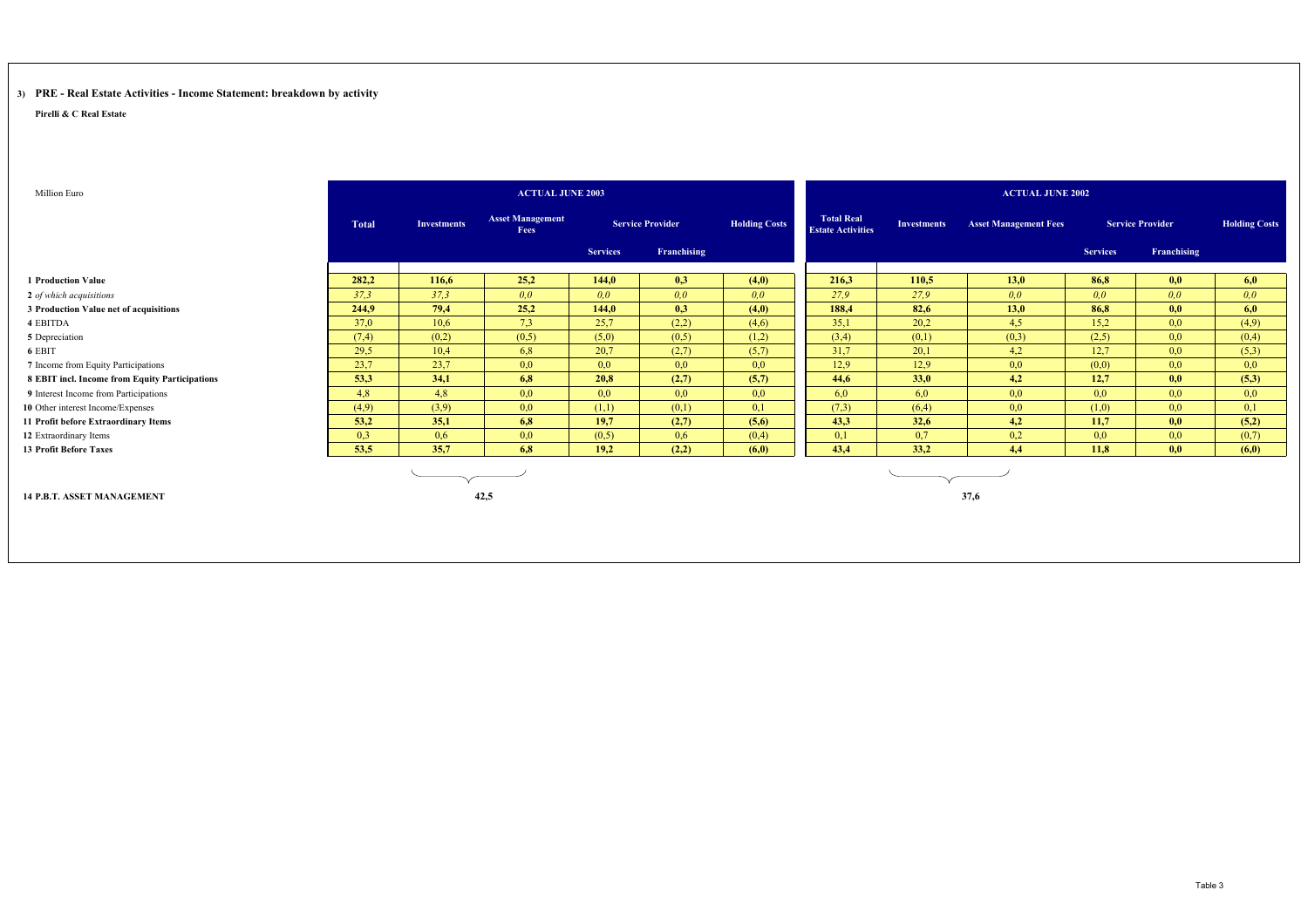## **4) PRE - Real Estate Activities - Income Statement Asset Management**

**Pirelli & C Real Estate**

| Million Euro                                   |                       |                    |                              |                    | <b>ACTUAL JUNE 2003</b>      |                    |                              |                    |                                  |
|------------------------------------------------|-----------------------|--------------------|------------------------------|--------------------|------------------------------|--------------------|------------------------------|--------------------|----------------------------------|
|                                                | <b>Total Activity</b> |                    | <b>A.M. RESIDENTIAL</b>      |                    | <b>A.M. COMMERCIAL</b>       |                    | A.M. LAND                    |                    | <b>A.M. NON PERFORMING LOANS</b> |
|                                                |                       | <b>Investments</b> | <b>Asset Management Fees</b> | <b>Investments</b> | <b>Asset Management Fees</b> | <b>Investments</b> | <b>Asset Management Fees</b> | <b>Investments</b> | <b>Asset Management Fees</b>     |
| <b>1 Production Value</b>                      | 141.9                 | 32,2               | 8,8                          | 51,4               | 14.4                         | 33,0               | 1,8                          | 0,0                | 0,3                              |
| 2 of which acquisitions                        | 37.3                  | 20.9               | 0.0                          | 16.4               | 0.0                          | 0.0                | 0.0                          | 0.0                | 0.0                              |
| 3 Production Value net of acquisitions         | 104.6                 | 11,3               | 8,8                          | 35.0               | 14,4                         | 33.0               | 1,8                          | 0,0                | 0,3                              |
| 4 EBITDA                                       | 17,9                  | 1,4                | 2,0                          | 1.9                | 5,9                          | 7.4                | (0,3)                        | 0,0                | (0,3)                            |
| 5 Depreciation                                 | (0,7)                 | (0,1)              | (0,2)                        | (0,0)              | (0,3)                        | (0,0)              | (0,1)                        | (0,1)              | (0,0)                            |
| 6 EBIT                                         | 17.2                  | 1.3                | 1.9                          | 1.9                | 5,6                          | 7.4                | (0,4)                        | (0,1)              | (0,3)                            |
| 7 Income from Equity Participations            | 23.7                  | 8.6                | 0,0                          | 15,0               | 0,0                          | (0,2)              | 0.0                          | 0,2                | 0,0                              |
| 8 EBIT incl. Income from Equity Participations | 40.9                  | 9.9                | 1,9                          | 16.9               | 5,6                          | 7,1                | (0,4)                        | 0,2                | (0,3)                            |
| 9 Interest Income from Participations          | 4.8                   | 2,1                | 0,0                          | 2,0                | 0,0                          | 0.6                | 0,0                          | 0,1                | 0,0                              |
| 10 Other interest Income/Expenses              | (3,9)                 | (1,2)              | 0,0                          | (2,1)              | 0,0                          | (0,7)              | 0,0                          | 0,1                | 0,0                              |
| 11 Profit before Extraordinary Items           | 41.9                  | 10.8               | 1.9                          | 16.8               | 5.6                          | 7.1                | (0,4)                        | 0.4                | (0,3)                            |
| 12 Extraordinary Items                         | 0.6                   | (0,6)              | 0,0                          | 1,1                | 0,0                          | (0,1)              | 0,0                          | 0,3                | 0,0                              |
| <b>13 Profit Before Taxes</b>                  | 42,5                  | 10,2               | 1,9                          | 17.9               | 5.6                          | 6,9                | (0,4)                        | 0.7                | (0,3)                            |

|                       |                    |                              |                                       | <b>ACTUAL JUNE 2002</b>      |                                      |                              |                         |                                  |
|-----------------------|--------------------|------------------------------|---------------------------------------|------------------------------|--------------------------------------|------------------------------|-------------------------|----------------------------------|
| <b>Total Activity</b> |                    |                              |                                       |                              |                                      |                              |                         | <b>A.M. NON PERFORMING LOANS</b> |
|                       | <b>Investments</b> | <b>Asset Management Fees</b> | <b>Investments</b>                    | <b>Asset Management Fees</b> | <b>Investments</b>                   | <b>Asset Management Fees</b> | <b>Investments</b>      | <b>Asset Management Fees</b>     |
|                       |                    |                              |                                       |                              |                                      |                              |                         |                                  |
|                       |                    |                              |                                       |                              |                                      |                              |                         | 0,4                              |
|                       |                    |                              |                                       |                              |                                      |                              |                         | 0,0                              |
| 95.6                  | 13.0               | 3,1                          | 35.6                                  | 8.4                          | <b>34.0</b>                          | 1.0                          | 0.0                     | 0.4                              |
| 24.7                  | 2,3                | 0,5                          | 2,6                                   | 3,8                          | 15,3                                 | 0.4                          | (0,1)                   | (0,1)                            |
| (0,4)                 | 0,0                | (0,1)                        | (0,1)                                 | (0,2)                        | 0,0                                  | (0,0)                        | 0,0                     | (0,0)                            |
| 24.3                  | 2,3                | 0.4                          | 2.5                                   | 3,6                          | 15,3                                 | 0.4                          | (0,1)                   | (0,1)                            |
| 12.9                  | 9.3                | 0,0                          | 2.9                                   | 0,0                          | (0,1)                                | 0.0                          | 0.9                     | 0,0                              |
| 37.2                  | 11.6               | 0.4                          | 5.4                                   | 3,6                          | 15,2                                 | 0.4                          | 0.8                     | (0,1)                            |
| 6,0                   | 4,2                | 0,0                          | 1,7                                   | 0,0                          | 0,0                                  | 0.0                          | 0,1                     | 0,0                              |
| (6,4)                 | (2,2)              | 0,0                          | (2,9)                                 | 0,0                          | (1,3)                                | 0.0                          | (0,0)                   | 0,0                              |
| 36.8                  | 13,6               | 0,4                          | 4,2                                   | 3,6                          | 13,9                                 | 0.4                          | 0.9                     | (0,1)                            |
| 0.8                   | 0,2                | 0,2                          | 0.4                                   | 0,0                          | 0,0                                  | 0.0                          | 0,0                     | 0,0                              |
| 37,6                  | 13,8               | 0.5                          | 4,7                                   | 3,6                          | 13,9                                 | 0,4                          | 0.9                     | (0,1)                            |
|                       | 123.5<br>27.9      | <b>13.0</b><br>0.0           | <b>A.M. RESIDENTIAL</b><br>3,1<br>0.0 | 63.4<br>27.8                 | <b>A.M. COMMERCIAL</b><br>8,4<br>0,0 | 34.2<br>0.1                  | A.M. LAND<br>1.0<br>0.0 | 0,0<br>0.0                       |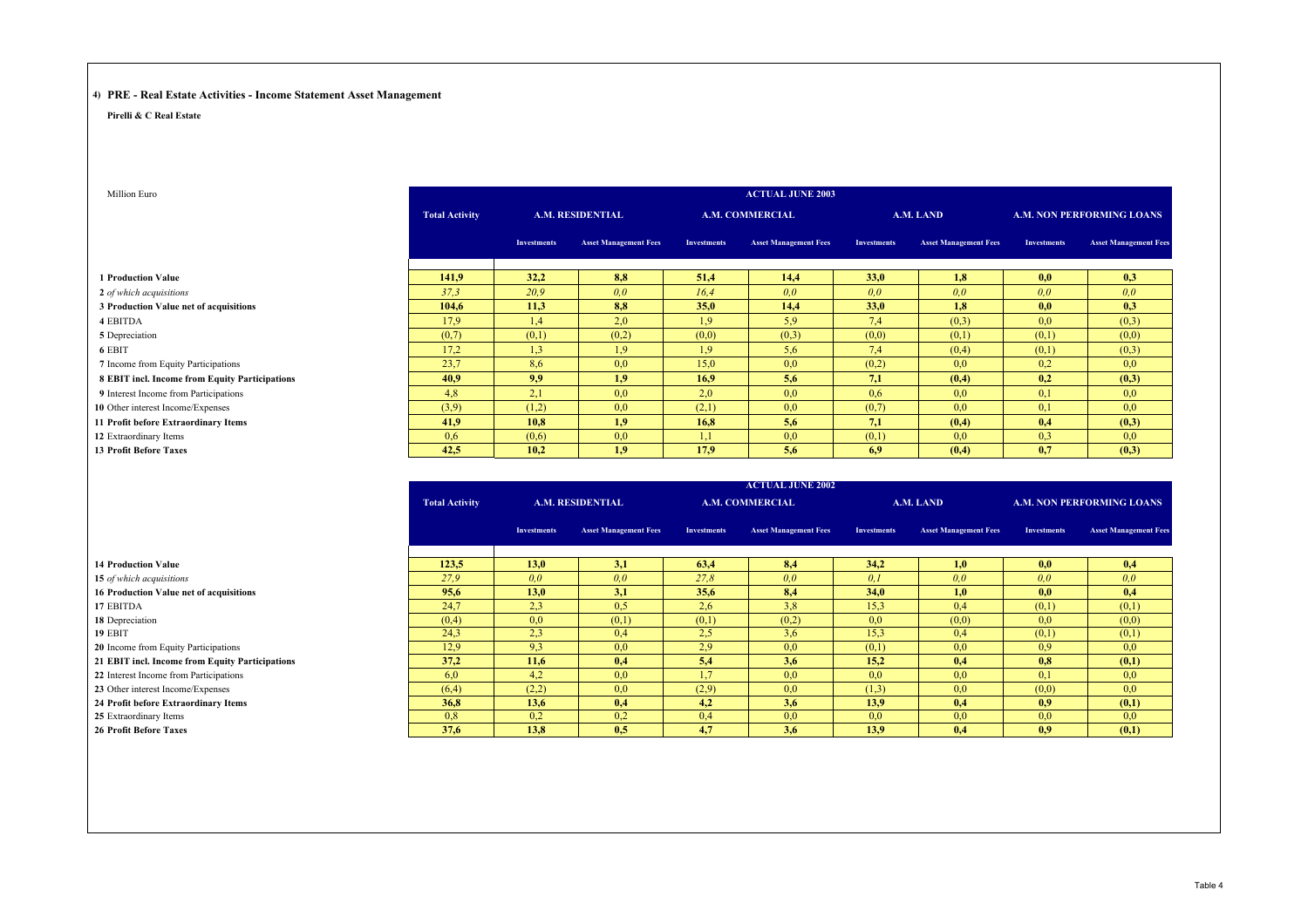#### **5) PRE - Real Estate Activities - Income Statement Service Provider**

**Pirelli & C Real Estate**

**14 ROS**

**28 ROS**

| Million Euro                                   |                       |                                     |                                    | <b>SERVICE PROVIDER - ACTUAL JUNE 2003</b> |                |                 |                                   |                    |                                |
|------------------------------------------------|-----------------------|-------------------------------------|------------------------------------|--------------------------------------------|----------------|-----------------|-----------------------------------|--------------------|--------------------------------|
|                                                | <b>Total Activity</b> | <b>RESIDENTIAL</b><br><b>AGENCY</b> | <b>COMMERCIAL</b><br><b>AGENCY</b> | <b>PROPERTY</b>                            | <b>PROJECT</b> | <b>FACILITY</b> | <b>CREDIT</b><br><b>SERVICING</b> | <b>FRANCHISING</b> | <b>Total incl. franchising</b> |
| <b>1 Production Value</b>                      | 144.0                 | 20,0                                | 17,1                               | 34,4                                       | 13,2           | 57,2            | 2,1                               | 0,3                | 144,3                          |
| 2 of which acquisitions                        | 0.0                   | 0,0                                 | 0,0                                | 0,0                                        | 0,0            | 0.0             | 0.0                               | 0,0                | 0.0                            |
| 3 Production Value net of acquisitions         | 144.0                 | 20,0                                | 17,1                               | 34,4                                       | 13,2           | 57,2            | 2,1                               | 0,3                | 144,3                          |
| 4 EBITDA                                       | 25,7                  | 6,9                                 | 6,6                                | 5,5                                        | 2.5            | 4,3             | (0,0)                             | (2,2)              | 23,6                           |
| 5 Depreciation                                 | (5,0)                 | (0,5)                               | (0,5)                              | (1,8)                                      | (0,6)          | (1,6)           | (0,0)                             | (0,5)              | (5,5)                          |
| 6 EBIT                                         | 20,7                  | 6,4                                 | 6,1                                | 3,7                                        | 1.9            | 2,7             | (0,0)                             | (2,7)              | 18,1                           |
| 7 Income from Equity Participations            | 0.0                   | 0,0                                 | 0,0                                | 0,0                                        | 0,0            | 0,0             | 0,0                               | 0,0                | 0,0                            |
| 8 EBIT incl. Income from Equity Participations | 20.8                  | 6,4                                 | 6,1                                | 3,7                                        | 1,9            | 2,7             | (0,0)                             | (2,7)              | 18,1                           |
| 9 Interest Income from Participations          | 0,0                   | 0,0                                 | 0,0                                | 0,0                                        | 0,0            | 0.0             | 0,0                               | 0,0                | 0,0                            |
| 10 Other interest Income/Expenses              | (1,1)                 | (0,1)                               | (0,2)                              | (0,3)                                      | (0,1)          | (0,6)           | 0,1                               | (0,1)              | (1,2)                          |
| 11 Profit before Extraordinary Items           | 19.7                  | 6.4                                 | 5.9                                | 3,4                                        | 1.8            | 2,1             | 0,1                               | (2,7)              | 16,9                           |
| 12 Extraordinary Items                         | (0,5)                 | (0,0)                               | 0,2                                | (0,4)                                      | (0,2)          | (0,0)           | (0,0)                             | 0.6                | 0,1                            |
| <b>13 Profit Before Taxes</b>                  | 19,2                  | 6,3                                 | 6,1                                | 3,1                                        | 1,5            | 2,1             | 0,1                               | (2,2)              | 17,0                           |
|                                                |                       |                                     |                                    |                                            |                |                 |                                   |                    |                                |
| <b>14 ROS</b>                                  | 14,4%                 | 32,1%                               | 35,6%                              | 10,8%                                      | 14,3%          | 4,7%            | N/A                               | N/A                | N/A                            |

|                                                 |                       |                                     |                                    | <b>SERVICE PROVIDER - ACTUAL JUNE 2002</b> |                |                 |                                   |
|-------------------------------------------------|-----------------------|-------------------------------------|------------------------------------|--------------------------------------------|----------------|-----------------|-----------------------------------|
|                                                 | <b>Total Activity</b> | <b>RESIDENTIAL</b><br><b>AGENCY</b> | <b>COMMERCIAL</b><br><b>AGENCY</b> | <b>PROPERTY</b>                            | <b>PROJECT</b> | <b>FACILITY</b> | <b>CREDIT</b><br><b>SERVICING</b> |
| <b>15 Production Value</b>                      | 86.8                  | 15,0                                | 13,2                               | 24,6                                       | 11,4           | 20,9            | 1,6                               |
| 16 of which acquisitions                        | 0.0                   | 0.0                                 | 0.0                                | 0.0                                        | 0.0            | 0.0             | 0.0                               |
| 17 Production Value net of acquisitions         | 86.8                  | 15,0                                | 13,2                               | 24,6                                       | 11,4           | 20.9            | 1,6                               |
| 18 EBITDA                                       | 15,2                  | 4.9                                 | 4,7                                | 2,1                                        | 2,1            | 1,0             | 0.3                               |
| 19 Depreciation                                 | (2,5)                 | (0,6)                               | (0,4)                              | (1,0)                                      | (0,3)          | (0,2)           | (0,0)                             |
| 20 EBIT                                         | 12.7                  | 4,4                                 | 4,4                                | 1,1                                        | 1.9            | 0,8             | 0.2                               |
| 21 Income from Equity Participations            | (0,0)                 | 0,0                                 | 0,0                                | 0,0                                        | 0,0            | (0,0)           | 0,0                               |
| 22 EBIT incl. Income from Equity Participations | 12,7                  | 4,4                                 | 4,4                                | 1,1                                        | 1,9            | 0,8             | 0,2                               |
| 23 Interest Income from Participations          | 0.0                   | 0,0                                 | 0,0                                | 0.0                                        | 0.0            | 0.0             | 0,0                               |
| 24 Other interest Income/Expenses               | (1,0)                 | (0,3)                               | (0,3)                              | (0,2)                                      | (0,0)          | (0,3)           | 0,0                               |
| 25 Profit before Extraordinary Items            | 11.7                  | 4,1                                 | 4,1                                | 0.9                                        | 1.8            | 0.5             | 0,3                               |
| 26 Extraordinary Items                          | 0.0                   | 0,1                                 | 0.0                                | (0,1)                                      | (0,0)          | (0,0)           | 0.0                               |
| <b>27 Profit Before Taxes</b>                   | 11,8                  | 4,2                                 | 4,1                                | 0.8                                        | 1,8            | 0,5             | 0,3                               |
|                                                 |                       |                                     |                                    |                                            |                |                 |                                   |
| 28 ROS                                          | 14.6%                 | $29.0\%$                            | 33,0%                              | 4.4%                                       | 16,2%          | 3,8%            | 14,9%                             |

Table 5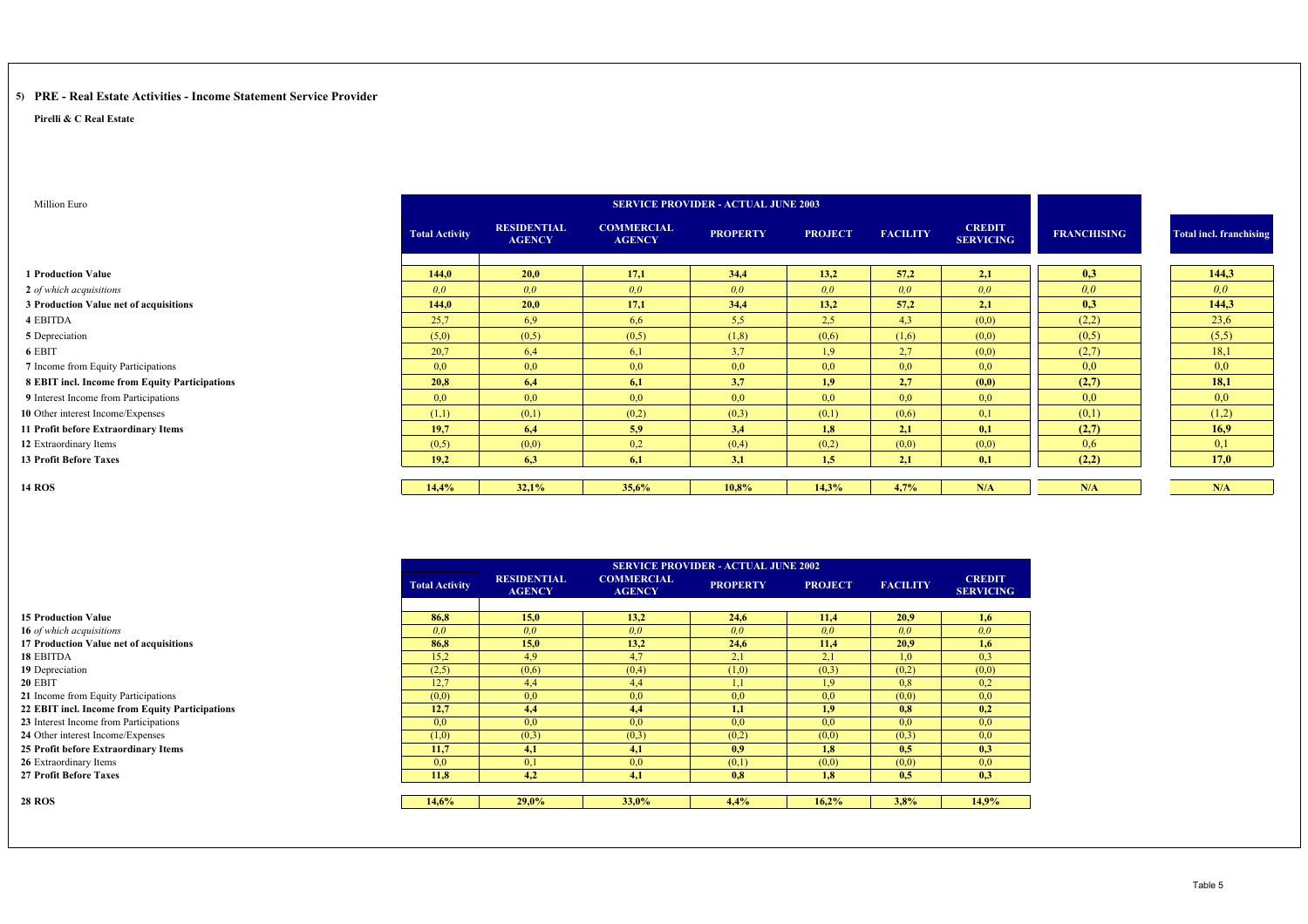# **6) PRE - Real Estate Activities - Aggregate Income Statement (100%)**

|                                                                                                                                                                                 | <b>ACTUAL JUNE</b><br>2003       |                           |                               |                              |                         |                      | <b>ACTUAL JUNE 2002</b>         |
|---------------------------------------------------------------------------------------------------------------------------------------------------------------------------------|----------------------------------|---------------------------|-------------------------------|------------------------------|-------------------------|----------------------|---------------------------------|
| Million Euro                                                                                                                                                                    | <b>TOTAL</b><br><b>ACTIVITY</b>  | Consolidated<br>Companies | <b>Participated Companies</b> | <b>Asset Management Fees</b> | <b>Service Provider</b> | <b>Holding Costs</b> | <b>TOTAL ACTIVITY</b>           |
| 1 Production Value (detail Table 6 bis)                                                                                                                                         | 876,3                            | 116,6                     | 595,9                         | 25,2                         | 144,3                   | (5,8)                | 3.339,4                         |
| 2 of which acquisitions                                                                                                                                                         | 183.4                            | 37,3                      | 146.1                         | 0,0                          | 0.0                     | 0,0                  | 2.859,2                         |
| 3 Production Value net of acquisitions                                                                                                                                          | 693.0                            | 79,4                      | 449.8                         | 25,2                         | 144,3                   | (5,8)                | 480.1                           |
| 4 EBITDA                                                                                                                                                                        | 296,1                            | 10.6                      | 259,1                         | 7,3                          | 23,6                    | (4,6)                | 208,0                           |
| 5 Depreciation                                                                                                                                                                  | (22,6)                           | (0,2)                     | (15,1)                        | (0,5)                        | (5,5)                   | (1,2)                | (9,4)                           |
| 6 EBIT                                                                                                                                                                          | 273.5                            | 10,4                      | 243,9                         | 6,8                          | 18,1                    | (5,7)                | 198,6                           |
| 7 Income from Equity Participations                                                                                                                                             | 0,0                              | 0.0                       | 0.0                           | 0,0                          | 0.0                     | 0,0                  | 0,0                             |
| 8 EBIT incl. Income from Equity Participations                                                                                                                                  | 273,5                            | 10,4                      | 243,9                         | 6,8                          | 18,1                    | (5,7)                | 198,6                           |
| 9 Interest Income from Participations                                                                                                                                           | (8,1)                            | 4,8                       | (12,9)                        | 0,0                          | 0.0                     | 0,0                  | (11,2)                          |
| 10 Other interest Income/Expenses                                                                                                                                               | (119,9)                          | (3,9)                     | (114.9)                       | 0,0                          | (1,2)                   | 0,1                  | (66,3)                          |
| 11 Profit before Extraordinary Items                                                                                                                                            | 145,6                            | 11,4                      | 116,1                         | 6,8                          | 16.9                    | (5,6)                | 121,1                           |
| 12 Extraordinary Items                                                                                                                                                          | 1,8                              | 0.6                       | 1.5                           | 0,0                          | 0,1                     | (0,4)                | (0,0)                           |
| 13 Profit Before Taxes (*)                                                                                                                                                      | 147,4                            | 12,0                      | 117,6                         | 6,8                          | 17,0                    | (6,0)                | 121,1                           |
| 14 Net Income 100%<br>15 Income from Equity Participations                                                                                                                      |                                  |                           | 70,7<br>23,7                  |                              |                         |                      |                                 |
| (*) RECONCILIATION PBT WITH CONSOLIDATED<br><b>16 PBT TOTAL PROQUOTA</b><br>17 PBT Participated Companies (100%)<br>18 Net Income from Equity Participations<br>19 Consolidated | 147,4<br>(117,6)<br>23,7<br>53,5 |                           |                               |                              |                         |                      | 121,1<br>(90,6)<br>12,9<br>43,4 |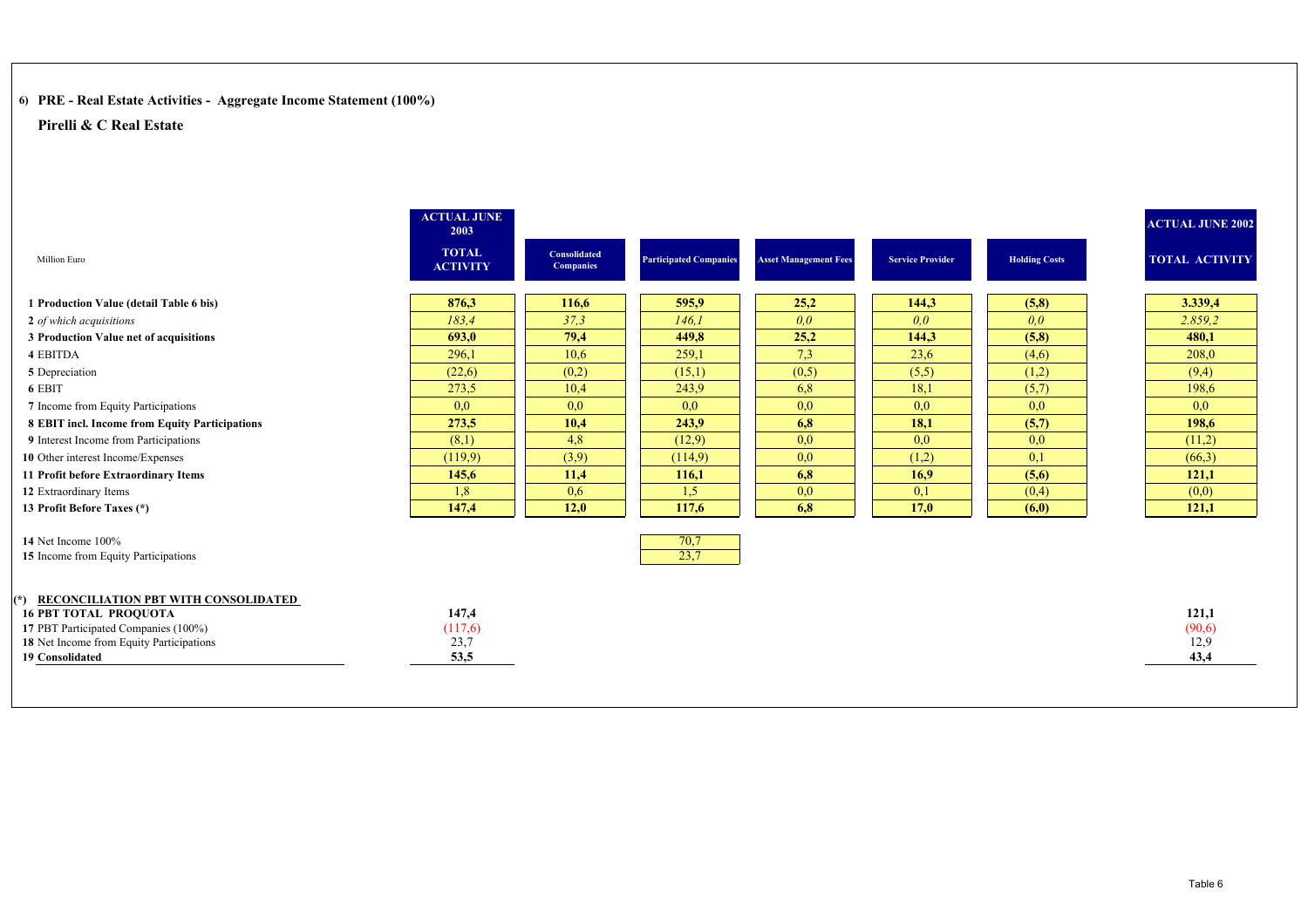# **6 bis) PRE - Aggregate Breakdown Production Value (100%)**

|                                     | <b>ACTUAL JUNE</b><br>2003                                            |                                         |                                         |                                                  |                                   |                                | <b>ACTUAL JUNE</b><br>2002                                            |
|-------------------------------------|-----------------------------------------------------------------------|-----------------------------------------|-----------------------------------------|--------------------------------------------------|-----------------------------------|--------------------------------|-----------------------------------------------------------------------|
| Million Euro                        | <b>TOTAL</b><br><b>AGGREGATE</b><br><b>PRODUCTION</b><br><b>VALUE</b> | <b>CONSOLIDATED</b><br><b>COMPANIES</b> | <b>PARTICIPATED</b><br><b>COMPANIES</b> | <b>ASSET</b><br><b>MANAGEMENT</b><br><b>FEES</b> | <b>SERVICE</b><br><b>PROVIDER</b> | <b>HOLDING</b><br><b>COSTS</b> | <b>TOTAL</b><br><b>AGGREGATE</b><br><b>PRODUCTION</b><br><b>VALUE</b> |
| 1 Sales                             | 784,7                                                                 | 57,6                                    | 727,1                                   | 0,0                                              | 0.0                               | 0,0                            | 483,0                                                                 |
| 2 Rental Income                     | 171,0                                                                 | 2.5                                     | 168,6                                   | 0,0                                              | 0.0                               | 0,0                            | 86,0                                                                  |
| 3 Fees                              | 25,2                                                                  | 0,0                                     | 0,0                                     | 25,2                                             | 0,0                               | 0,0                            | 13,0                                                                  |
| 4 Other revenues                    | 176,0                                                                 | 2,7                                     | 34,7                                    | 0,0                                              | 144,3                             | (5,8)                          | 111,4                                                                 |
| <b>5 TOTAL REVENUES</b>             | 1.156,9                                                               | 62,8                                    | 930,3                                   | 25,2                                             | 144,3                             | (5,8)                          | 693,3                                                                 |
| 6 Cost of Goods Sold                | (607,1)                                                               | (49,8)                                  | (557,4)                                 | 0,0                                              | 0.0                               | 0.0                            | (313.9)                                                               |
| 7 Acquisitions                      | 183,4                                                                 | 37,3                                    | 146,1                                   | 0,0                                              | 0.0                               | 0,0                            | 2.859,3                                                               |
| 8 Other Capitalized Costs           | 119.9                                                                 | 61,4                                    | 58,5                                    | 0,0                                              | 0.0                               | 0,0                            | 92,2                                                                  |
| 9 Capitalized Interest Expense      | 6.9                                                                   | 0,6                                     | 6.3                                     | 0,0                                              | 0.0                               | 0,0                            | 4,6                                                                   |
| 10 Revaluation Margin               | 16,4                                                                  | 4,3                                     | 12,1                                    | 0,0                                              | 0,0                               | 0,0                            | 3,9                                                                   |
| <b>11 CHANGES IN INVENTORY</b>      | (280,6)                                                               | 53,8                                    | (334,4)                                 | 0,0                                              | 0,0                               | 0,0                            | 2.646,0                                                               |
| <b>12 PRODUCTION VALUE</b>          | 876,3                                                                 | 116,6                                   | 595,9                                   | 25,2                                             | 144,3                             | (5,8)                          | 3.339,4                                                               |
|                                     |                                                                       |                                         |                                         |                                                  |                                   |                                |                                                                       |
| 13 Gross Capital Gains              | 177,6                                                                 | 7,9                                     | 169,7                                   |                                                  |                                   |                                | 169,1                                                                 |
| 14 Pirelli & C. Real Estate's Share | 60.6                                                                  | 7,9                                     | 52,7                                    |                                                  |                                   |                                | 69,7                                                                  |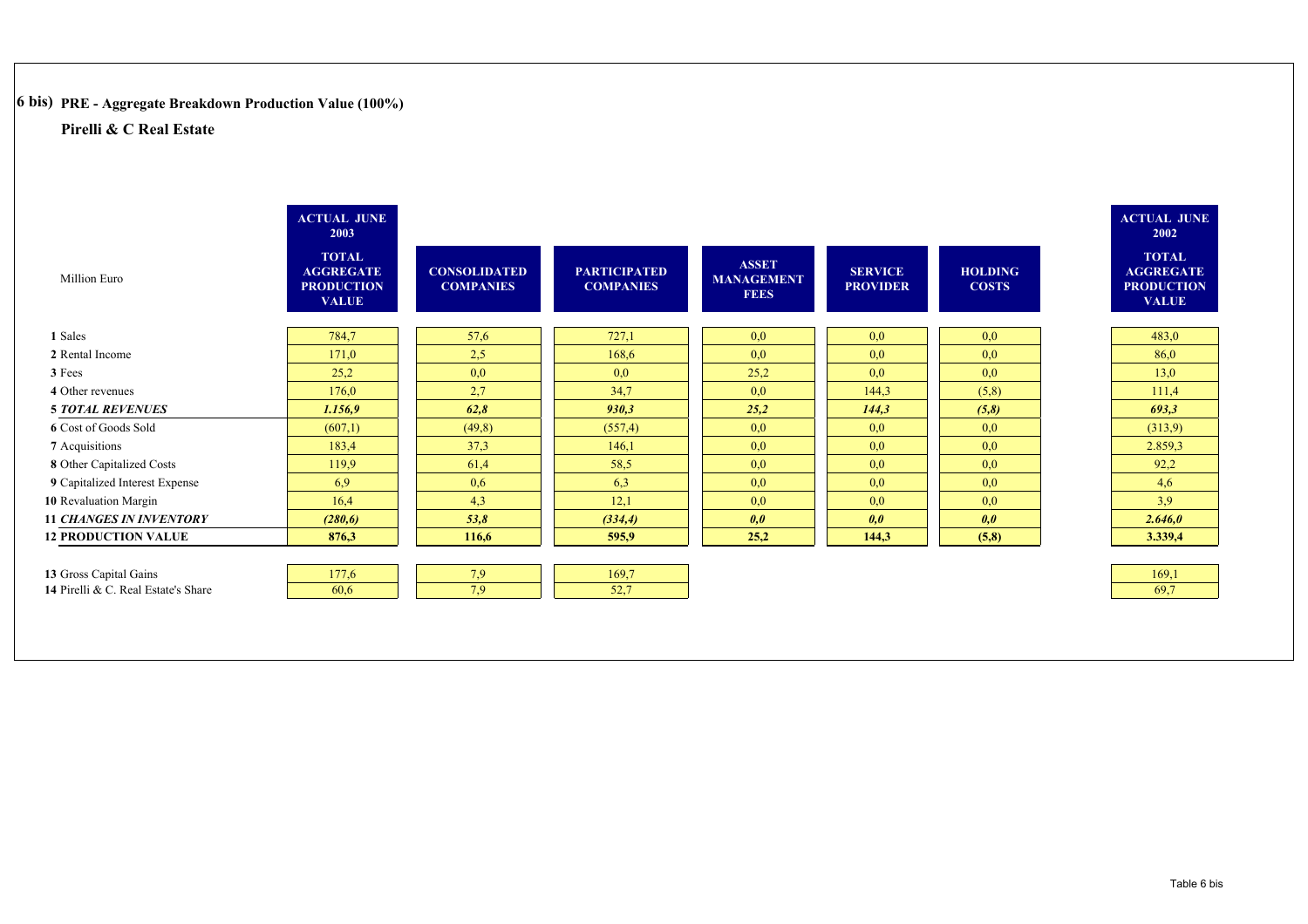# **7) PRE - Real Estate Activities - Aggregate Income Statement (100%) - Capital Investments**

#### **Pirelli & C Real Estate**

| Million Euro                                    | <b>ACTUAL JUNE</b><br>2003             |                         |                        |           |          |                         |
|-------------------------------------------------|----------------------------------------|-------------------------|------------------------|-----------|----------|-------------------------|
|                                                 | <b>Consolidated Companies</b>          | <b>A.M. RESIDENTIAL</b> | <b>A.M. COMMERCIAL</b> | A.M. LAND | A.M. NPL | <b>I/C</b> Eliminations |
| 1 Production Value (detail Table 7 bis)         | 116,6                                  | 32,2                    | 51,4                   | 33,0      | 0,0      | 0,0                     |
| 2 of which acquisitions                         | 37,3                                   | 20,9                    | 16,4                   | 0,0       | 0,0      | 0,0                     |
| 3 Production Value net of acquisitions          | 79,4                                   | 11,3                    | 35,0                   | 33,0      | 0,0      | 0,0                     |
| 4 EBITDA                                        | 10,6                                   | 1,4                     | 1,9                    | 7,4       | 0,0      | 0,0                     |
| 5 Depreciation                                  | (0,2)                                  | (0,1)                   | (0,0)                  | (0,0)     | (0,1)    | 0,0                     |
| 6 EBIT                                          | 10,4                                   | 1,3                     | 1,9                    | 7,4       | (0,1)    | 0,0                     |
| 7 Income from Equity Participations             | 0,0                                    | 0,0                     | 0,0                    | 0.0       | 0,0      | 0,0                     |
| 8 EBIT incl. Income from Equity Participations  | 10,4                                   | 1,3                     | 1,9                    | 7,4       | (0,1)    | 0,0                     |
| 9 Interest Income from Participations           | 4,8                                    | 2,1                     | 2,0                    | 0.6       | 0,1      | 0,0                     |
| 10 Other interest Income/Expenses               | (3,9)                                  | (1,2)                   | (2,1)                  | (0,7)     | 0,1      | 0,0                     |
| 11 Profit before Extraordinary Items            | 11,4                                   | 2,2                     | 1,8                    | 7,3       | 0,1      | 0,0                     |
| 12 Extraordinary Items                          | 0,6                                    | (0,6)                   | 1,1                    | (0,1)     | 0,3      | 0,0                     |
| <b>13 Profit Before Taxes</b>                   | 12,0                                   | 1,6                     | 2,9                    | 7,1       | 0,4      | 0,0                     |
|                                                 | <b>ACTUAL JUNE</b><br>2003             |                         |                        |           |          |                         |
|                                                 | <b>Participated Companies</b><br>$(*)$ | <b>A.M. RESIDENTIAL</b> | <b>A.M. COMMERCIAL</b> | A.M. LAND | A.M. NPL | <b>I/C</b> Eliminations |
| 14 Production Value (detail Table 7 bis)        |                                        |                         |                        |           |          |                         |
|                                                 | 595,9                                  | 270,4                   | 351,9                  | 5,5       | 0,8      | (38,5)                  |
| 15 of which acquisitions                        | 146.1                                  | 131.7                   | 52,1                   | 0,0       | 0,7      | (38.5)                  |
| 16 Production Value net of acquisitions         | 449,8                                  | 138,6                   | 299,8                  | 5,5       | 0,0      | 0,0                     |
| 17 EBITDA                                       | 259,1                                  | 76,5                    | 179,5                  | 2.9       | (0,3)    | 0,0                     |
| 18 Depreciation                                 | (15,1)                                 | (4,2)                   | (10,7)                 | 0.0       | (0,0)    | 0,0                     |
| 19 EBIT                                         | 243,9                                  | 72,3                    | 168,8                  | 2.9       | (0,3)    | 0,0                     |
| 20 Income from Equity Participations            | 0.0                                    | 0,0                     | 0,0                    | 0,0       | 0,0      | 0,0                     |
| 21 EBIT incl. Income from Equity Participations | 243,9                                  | 72,3                    | 168,8                  | 2,9       | (0,3)    | 0,0                     |
| 22 Interest Income from Participations          | (12,9)                                 | (5,6)                   | (6,3)                  | (0,6)     | (0,3)    | 0,0                     |
| 23 Other interest Income/Expenses               | (114,9)                                | (23,6)                  | (89,5)                 | (3,0)     | 1,3      | 0,0                     |
| 24 Profit before Extraordinary Items            | 116,1                                  | 43,1                    | 72,9                   | (0,7)     | 0,7      | 0,0                     |
| 25 Extraordinary Items                          | 1,5                                    | 0,3                     | 1,1                    | (0,0)     | 0,1      | 0,0                     |

(\*) The total includes a residual amount that has not been allocated on the Assets.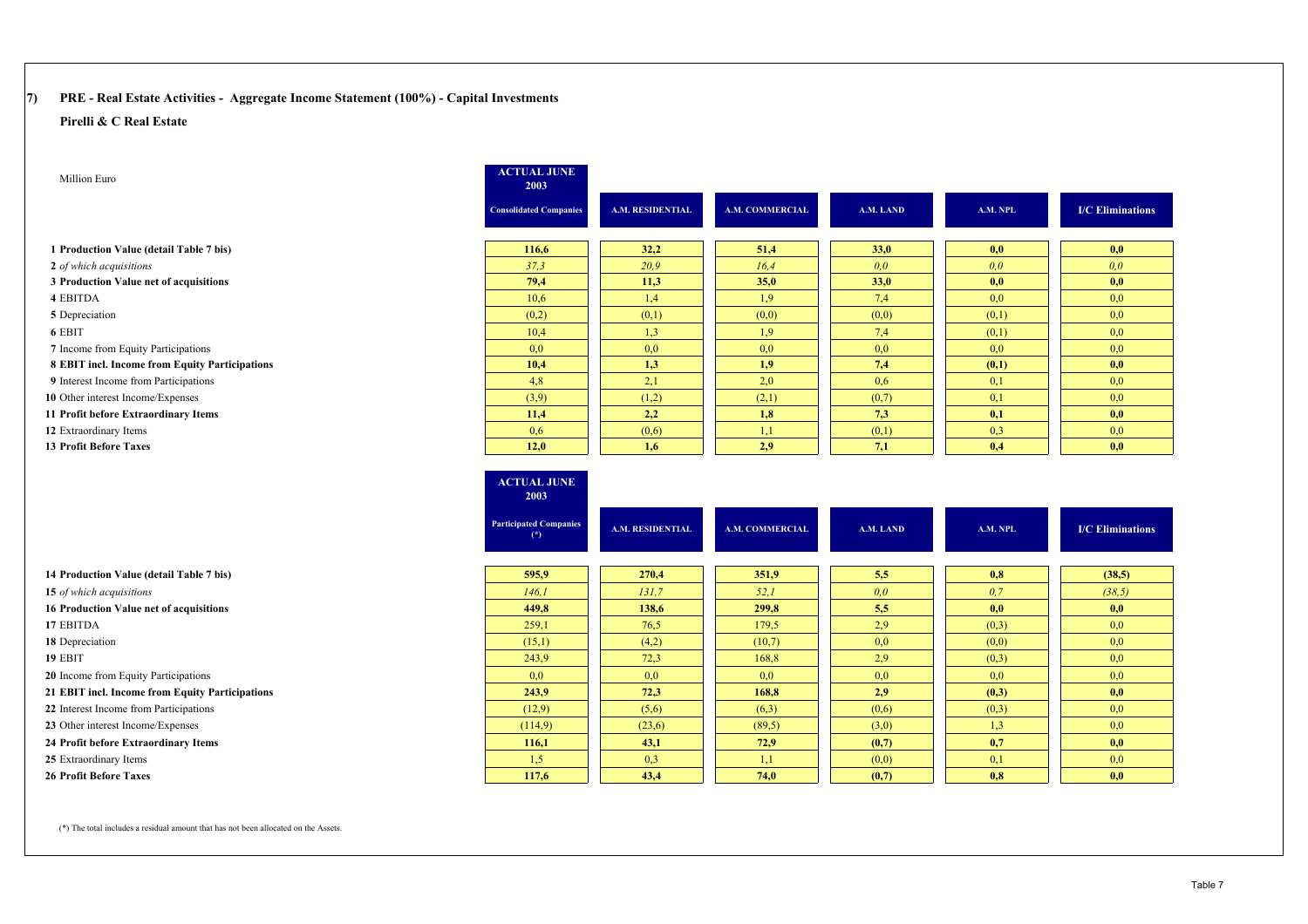| Pirelli & C Real Estate                                                                                                                                                                                                                                                                                                  |                                             |                            |                        |            |            |                                |
|--------------------------------------------------------------------------------------------------------------------------------------------------------------------------------------------------------------------------------------------------------------------------------------------------------------------------|---------------------------------------------|----------------------------|------------------------|------------|------------|--------------------------------|
| Million Euro                                                                                                                                                                                                                                                                                                             | <b>ACTUAL</b><br><b>JUNE</b><br>2003        |                            |                        |            |            |                                |
|                                                                                                                                                                                                                                                                                                                          | <b>CONSOLIDATED</b><br><b>COMPANIES</b> (*) | A.M.<br><b>RESIDENTIAL</b> | A.M. COMMERCIAL        | A.M. LAND  | A.M. NPL   | <b>I/C</b> Eliminations        |
| 1 Sales                                                                                                                                                                                                                                                                                                                  | 57,6                                        | 8,0                        | 10,4                   | 39,2       | 0,0        | 0,0                            |
| 2 Rental Income                                                                                                                                                                                                                                                                                                          | 2,5                                         | 1,6                        | 0,8                    | 0,1        | 0,0        | 0,0                            |
| 3 Fees                                                                                                                                                                                                                                                                                                                   | 0,0                                         | 0,0                        | 0,0                    | 0,0        | 0,0        | 0,0                            |
| 4 Other revenues                                                                                                                                                                                                                                                                                                         | 2,7                                         | 0,8                        | 0,8                    | 1,1        | 0,0        | 0,0                            |
| <b>5 TOTAL REVENUES</b>                                                                                                                                                                                                                                                                                                  | 62,8                                        | 10,4                       | 12,0                   | 40,4       | 0,0        | 0,0                            |
| 6 Cost of Goods Sold                                                                                                                                                                                                                                                                                                     | (49, 8)                                     | (6,8)                      | (9,2)                  | (33,7)     | 0,0        | 0,0                            |
| 7 Acquisitions                                                                                                                                                                                                                                                                                                           | 37,3                                        | 20,9                       | 16,4                   | 0,0        | 0,0        | 0,0                            |
| 8 Other Capitalized Costs                                                                                                                                                                                                                                                                                                | 61,4                                        | 6,4                        | 30,8                   | 24,2       | 0,0        | 0,0                            |
| 9 Capitalized Interest Expense                                                                                                                                                                                                                                                                                           | 0,6                                         | 0,0                        | 0,3                    | 0.3        | 0,0        | 0.0                            |
| 10 Revaluation Margin                                                                                                                                                                                                                                                                                                    | 4,3                                         | 1,3                        | 1,2                    | 1,8        | 0,0        | 0,0                            |
| <b>11 CHANGES IN INVENTORY</b>                                                                                                                                                                                                                                                                                           | 53,8                                        | 21,8                       | 39,4                   | (7, 4)     | 0,0        | 0,0                            |
| <b>12 PRODUCTION VALUE</b>                                                                                                                                                                                                                                                                                               | 116,6                                       | 32,2                       | 51,4                   | 33,0       | 0,0        | 0,0                            |
|                                                                                                                                                                                                                                                                                                                          |                                             |                            |                        |            |            |                                |
| 13 Gross Capital Gains<br>14 Pirelli & C. Real Estate's Share                                                                                                                                                                                                                                                            | 7,9<br>7,9                                  | 1,2<br>1,2                 | 1,2<br>1,2             | 5,4<br>5,4 | 0,0<br>0,0 | 0,0<br>0,0                     |
|                                                                                                                                                                                                                                                                                                                          |                                             |                            |                        |            |            |                                |
|                                                                                                                                                                                                                                                                                                                          | <b>ACTUAL</b><br><b>JUNE</b><br>2003        |                            |                        |            |            |                                |
|                                                                                                                                                                                                                                                                                                                          |                                             |                            |                        |            |            |                                |
|                                                                                                                                                                                                                                                                                                                          | <b>PARTICIPATED</b><br><b>COMPANIES</b> (*) | A.M.<br><b>RESIDENTIAL</b> | <b>A.M. COMMERCIAL</b> | A.M. LAND  | A.M. NPL   |                                |
|                                                                                                                                                                                                                                                                                                                          |                                             |                            |                        |            |            |                                |
|                                                                                                                                                                                                                                                                                                                          | 727,1                                       | 314,0                      | 413,0                  | 0,0        | 0,0        | 0,0                            |
|                                                                                                                                                                                                                                                                                                                          | 168,6                                       | 26,7                       | 141,8                  | 0,0        | 0,0        | 0,0                            |
|                                                                                                                                                                                                                                                                                                                          | 0,0                                         | 0,0                        | 0,0                    | 0,0        | 0,0        | 0,0                            |
|                                                                                                                                                                                                                                                                                                                          | 34,7                                        | 6,1                        | 22,1                   | 0,6        | 0,0        | 0,0                            |
|                                                                                                                                                                                                                                                                                                                          | 930,3                                       | 346,9                      | 577,0                  | 0,6        | 0,0        | 0,0                            |
|                                                                                                                                                                                                                                                                                                                          | (557,4)                                     | (231,3)                    | (326,1)                | 0,0        | 0,0        | 0,0                            |
|                                                                                                                                                                                                                                                                                                                          | 146,1                                       | 131,7                      | 52,1                   | 0,0        | 0,7        | (38,5)                         |
|                                                                                                                                                                                                                                                                                                                          | 58,5                                        | 21,0                       | 36,0                   | 1,5        | 0,0        | 0,0                            |
|                                                                                                                                                                                                                                                                                                                          | 6,3                                         | 0,7                        | 2,2                    | 3,4        | 0,0        | 0,0                            |
|                                                                                                                                                                                                                                                                                                                          | 12,1                                        | 1,3                        | 10,8                   | 0,0        | 0,0        | 0,0                            |
|                                                                                                                                                                                                                                                                                                                          | (334,4)<br>595,9                            | (76, 5)<br>270,4           | (225,1)<br>351,9       | 5,0<br>5,5 | 0,8<br>0,8 | (38, 5)<br>(38,5)              |
| 15 Sales<br>16 Rental Income<br>17 Fees<br>18 Other revenues<br><b>19 TOTAL REVENUES</b><br>20 Cost of Goods Sold<br>21 Acquisitions<br>22 Other Capitalized Costs<br>23 Capitalized Interest Expense<br>24 Revaluation Margin<br><b>25 CHANGES IN INVENTORY</b><br><b>26 PRODUCTION VALUE</b><br>27 Gross Capital Gains | 169,7                                       | 82,8                       | 86,9                   | 0,0        | 0,0        | <b>I/C</b> Eliminations<br>0,0 |

(\*) The total includes a residual amount that has not been allocated on the Assets.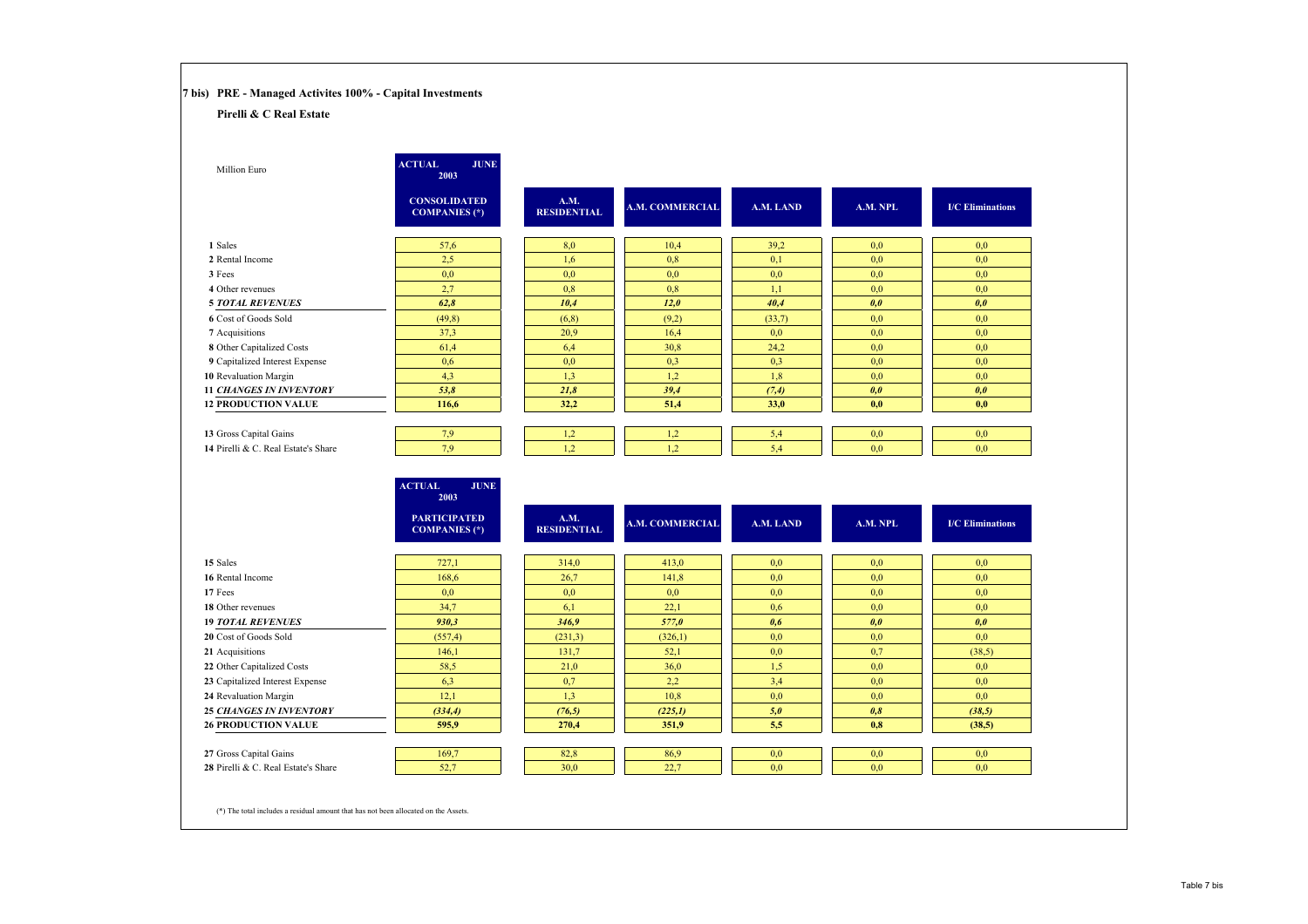# **8) PRE - Real Estate Activities - Income Statement Proquota**

|                                                                                    | <b>ACTUAL JUNE 2003</b> |                    |                               |                              |                         |                      | <b>ACTUAL JUNE 2002</b> |
|------------------------------------------------------------------------------------|-------------------------|--------------------|-------------------------------|------------------------------|-------------------------|----------------------|-------------------------|
| <b>Million Euro</b>                                                                | <b>TOTAL PROQUOTA</b>   | <b>Investments</b> | <b>Participated Companies</b> | <b>Asset Management Fees</b> | <b>Service Provider</b> | <b>Holding Costs</b> | TOTAL PROQUOTA (*)      |
| <b>1 Production Value</b>                                                          | 433,7                   | 116,6              | 152,1                         | 25,2                         | 144,3                   | (4,6)                | 1.142,6                 |
| 2 of which acquisitions                                                            | 69,0                    | 37,3               | 31,7                          | 0,0                          | 0,0                     | 0,0                  | 869,0                   |
| 3 Production Value net of acquisitions                                             | 364,8                   | 79,4               | 120,4                         | 25,2                         | 144,3                   | (4,6)                | 273,5                   |
| 4 EBITDA                                                                           | 106,2                   | 10,6               | 69,3                          | 7,3                          | 23,6                    | (4,6)                | 87,9                    |
| 5 Depreciation                                                                     | (11,1)                  | (0,2)              | (3,7)                         | (0,5)                        | (5,5)                   | (1,2)                | (5,1)                   |
| 6 EBIT                                                                             | 95.1                    | 10,4               | 65.6                          | 6,8                          | 18,1                    | (5,7)                | 82,9                    |
| 7 Income from Equity Participations                                                | 0,0                     | 0,0                | 0,0                           | 0,0                          | 0,0                     | 0,0                  | 0,0                     |
| 8 EBIT incl. Income from Equity Participations                                     | 95,1                    | 10,4               | 65,6                          | 6,8                          | 18,1                    | (5,7)                | 82,9                    |
| 9 Interest Income from Participations                                              | (0,0)                   | 4,8                | (4,9)                         | 0.0                          | 0,0                     | 0,0                  | 0,0                     |
| 10 Other interest Income/Expenses                                                  | (29,5)                  | (3,9)              | (24,5)                        | 0,0                          | (1,2)                   | 0,1                  | (23,6)                  |
| 11 Profit before Extraordinary Items                                               | 65,6                    | 11,4               | 36,2                          | 6,8                          | 16,9                    | (5,7)                | 59,3                    |
| 12 Extraordinary Items                                                             | 0.9                     | 0.6                | 0,6                           | 0.0                          | 0,1                     | (0,4)                | 0,1                     |
| 13 Profit Before Taxes (*)                                                         | 66,6                    | 12,0               | 36,8                          | 6,8                          | 17,0                    | (6,0)                | 59,4                    |
| 14 Income from Equity Participations                                               |                         |                    | 23,7                          |                              |                         |                      |                         |
|                                                                                    |                         |                    |                               |                              |                         |                      |                         |
| (*) RECONCILIATION PBT WITH CONSOLIDATED                                           |                         |                    |                               |                              |                         |                      |                         |
| <b>15 PBT TOTAL PROQUOTA</b>                                                       | 66,6                    |                    |                               |                              |                         |                      | 59,4                    |
| 16 PBT Participated Companies proquota<br>17 Net Income from Equity Participations | (36, 8)<br>23,7         |                    |                               |                              |                         |                      | (28, 8)<br>12,9         |
| <b>18 Consolidated</b>                                                             | 53,5                    |                    |                               |                              |                         |                      | 43,4                    |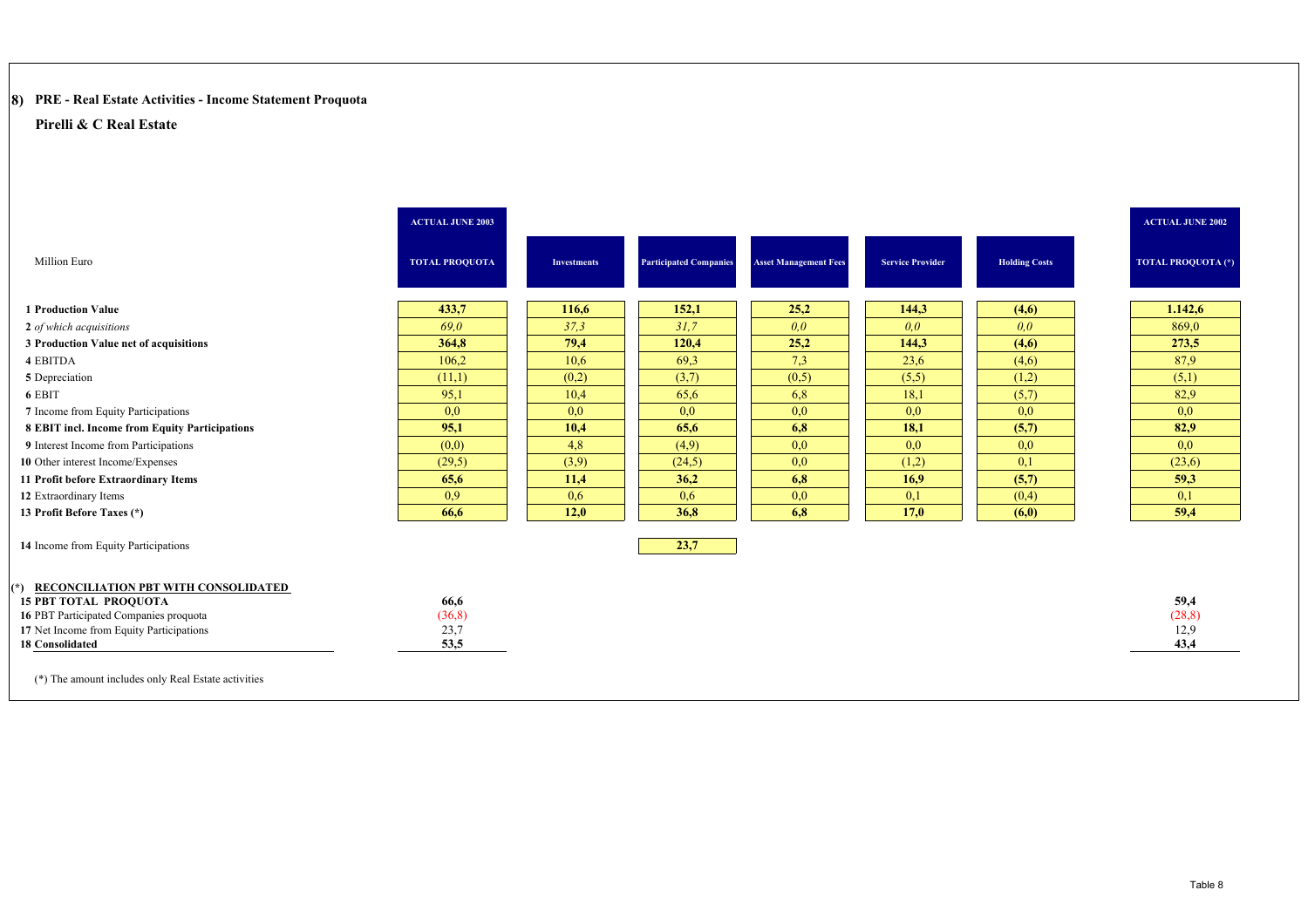### **9) PRE - Real Estate Activities - ProQuota Income Statement (100%) - Capital Investments**

#### **Pirelli & C Real Estate**

| Million Euro                                    | <b>ACTUAL JUNE</b><br>2003                  |                  |                        |           |          |                         |
|-------------------------------------------------|---------------------------------------------|------------------|------------------------|-----------|----------|-------------------------|
|                                                 | <b>Consolidated Companies</b>               | A.M. RESIDENTIAL | <b>A.M. COMMERCIAL</b> | A.M. LAND | A.M. NPL | <b>I/C</b> Eliminations |
| 1 Production Value (detail Table 9 bis)         | 116,6                                       | 32,2             | 51,4                   | 33,0      | 0,0      | 0,0                     |
| 2 of which acquisitions                         | 37,3                                        | 20,9             | 16,4                   | 0.0       | 0,0      | 0.0                     |
| 3 Production Value net of acquisitions          | 79,4                                        | 11,3             | 35,0                   | 33,0      | 0,0      | 0,0                     |
| 4 EBITDA                                        | 10,6                                        | 1,4              | 1,9                    | 7,4       | 0,0      | 0,0                     |
| 5 Depreciation                                  | (0,2)                                       | (0,1)            | (0,0)                  | (0,0)     | (0,1)    | 0.0                     |
| 6 EBIT                                          | 10,4                                        | 1,3              | 1,9                    | 7,4       | (0,1)    | 0,0                     |
| 7 Income from Equity Participations             | 0,0                                         | 0,0              | 0,0                    | 0,0       | 0.0      | 0,0                     |
| 8 EBIT incl. Income from Equity Participations  | 10,4                                        | 1,3              | 1,9                    | 7,4       | (0,1)    | 0,0                     |
| 9 Interest Income from Participations           | 4,8                                         | 2,1              | 2,0                    | 0.6       | 0,1      | 0,0                     |
| 10 Other interest Income/Expenses               | (3,9)                                       | (1,2)            | (2,1)                  | (0,7)     | 0,1      | 0,0                     |
| 11 Profit before Extraordinary Items            | 11,4                                        | 2,2              | 1,8                    | 7,3       | 0,1      | 0,0                     |
| 12 Extraordinary Items                          | 0.6                                         | (0,6)            | 1,1                    | (0,1)     | 0,3      | 0,0                     |
| 13 Profit Before Taxes (*)                      | 12,0                                        | 1,6              | 2,9                    | 7,1       | 0,4      | 0,0                     |
|                                                 | <b>ACTUAL JUNE</b><br>2003                  |                  |                        |           |          |                         |
|                                                 | <b>Participated Companies</b><br>$^{\circ}$ | A.M. RESIDENTIAL | A.M. COMMERCIAL        | A.M. LAND | A.M. NPL | <b>I/C</b> Eliminations |
| 14 Production Value (detail Table 9 bis)        | 152,1                                       | 88,9             | 69,1                   | 1,0       | 0,6      | (9,6)                   |
| 15 of which acquisitions                        | 31,7                                        | 40.1             | 0.7                    | 0.0       | 0.5      | (9,6)                   |
| 16 Production Value net of acquisitions         | 120,4                                       | 48,9             | 68,4                   | 1,0       | 0,0      | 0,0                     |
| 17 EBITDA                                       | 69,3                                        | 27,5             | 41,3                   | 0,5       | (0,1)    | 0,0                     |
| 18 Depreciation                                 | (3,7)                                       | (1,5)            | (2,2)                  | 0,0       | (0,0)    | 0,0                     |
| 19 EBIT                                         | 65,6                                        | 26,1             | 39,1                   | 0,5       | (0,1)    | 0,0                     |
| 20 Income from Equity Participations            | 0,0                                         | 0,0              | 0,0                    | 0,0       | 0.0      | 0.0                     |
| 21 EBIT incl. Income from Equity Participations | 65,6                                        | 26,1             | 39,1                   | 0,5       | (0,1)    | 0,0                     |
| 22 Interest Income from Participations          | (4,9)                                       | (2,1)            | (2,0)                  | (0,6)     | (0,1)    | 0,0                     |
| 23 Other interest Income/Expenses               | (24,5)                                      | (8,3)            | (16,6)                 | (0,1)     | 0.5      | 0,0                     |

**24 Profit before Extraordinary Items 36,2 15,6 20,4 (0,2) 0,3 0,0**

25 Extraordinary Items Extraordinary Items 0,6 0,2 0,4 (0,0) 0,0 0,0

**26 Profit Before Taxes 36,8 15,8 20,8 (0,2) 0,4 0,0**

**27** PRE's share of Net Income 23,7 23,7 2000 1 23,7 2000 1 23,7 2000 1 23,8 0 2000 1 23,0 0,2 0,2

(\*) The total includes a residual amount that has not been allocated on the Assets.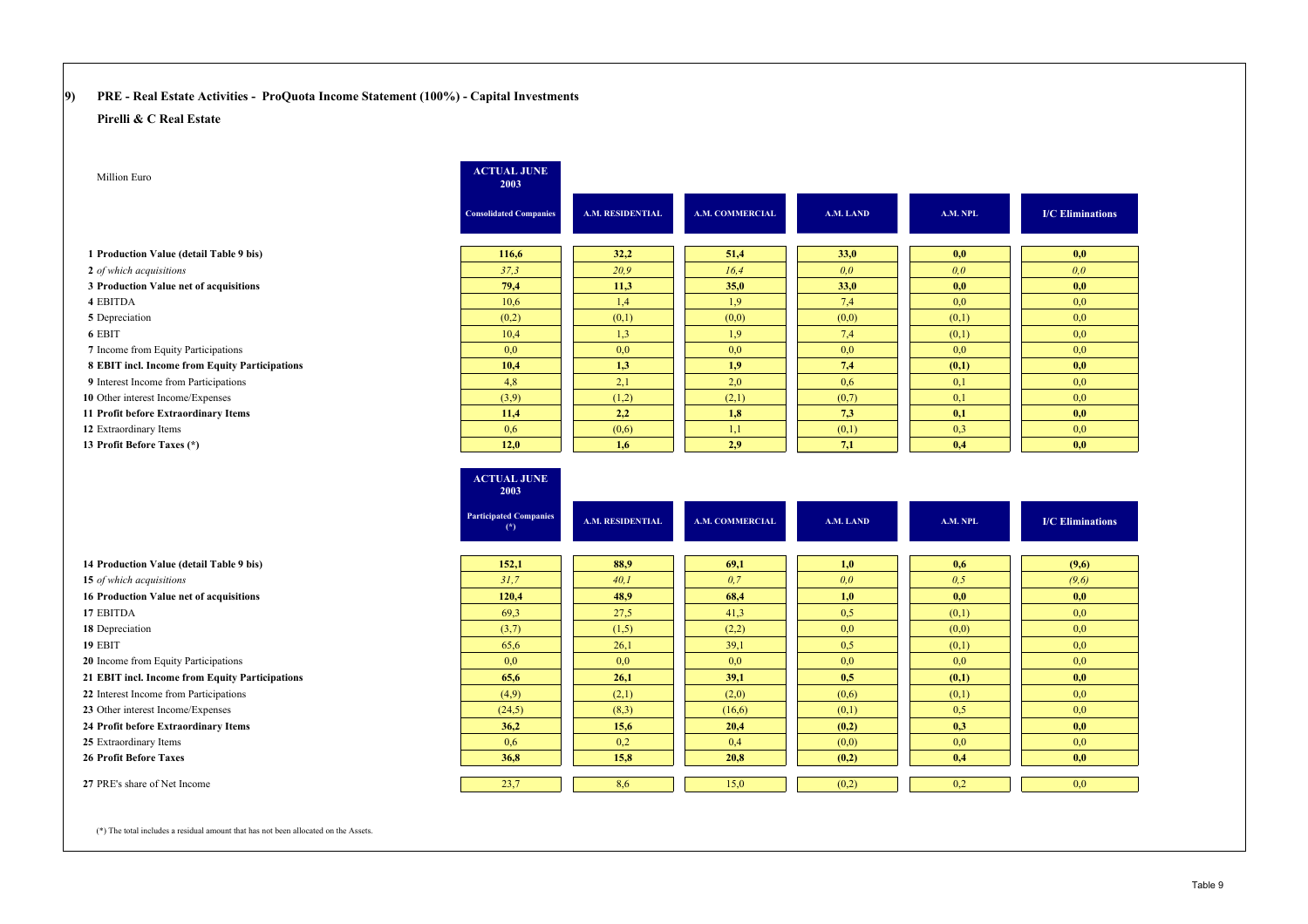**9 bis) PRE - Real Estate Activities - Capital Investments - Breakdown Production Value (proquota)**

**ACTUAL JUNE** 

#### **Pirelli & C Real Estate**

| Million Euro                   | <b>ACTUAL JUNE</b><br>2003              |                            |                           |           |          |                         |
|--------------------------------|-----------------------------------------|----------------------------|---------------------------|-----------|----------|-------------------------|
|                                | <b>CONSOLIDATED</b><br><b>COMPANIES</b> | A.M.<br><b>RESIDENTIAL</b> | A.M.<br><b>COMMERCIAL</b> | A.M. LAND | A.M. NPL | <b>I/C</b> Eliminations |
| 1 Sales                        | 57,6                                    | 8,0                        | 10,4                      | 39,2      | 0,0      | 0,0                     |
| 2 Rental Income                | 2.5                                     | 1,6                        | 0,8                       | 0,1       | 0,0      | 0,0                     |
| 3 Fees                         | 0,0                                     | 0,0                        | 0,0                       | 0,0       | 0,0      | 0,0                     |
| 4 Other revenues               | 2,7                                     | 0,8                        | 0,8                       | 1,1       | 0,0      | 0,0                     |
| <b>5 TOTAL REVENUES</b>        | 62,8                                    | 10,4                       | 12,0                      | 40,4      | 0,0      | 0,0                     |
| 6 Cost of Goods Sold           | (49,8)                                  | (6,8)                      | (9,2)                     | (33,7)    | 0,0      | 0,0                     |
| 7 Acquisitions                 | 37,3                                    | 20,9                       | 16,4                      | 0,0       | 0,0      | 0,0                     |
| 8 Other Capitalized Costs      | 61,4                                    | 6,4                        | 30,8                      | 24,2      | 0,0      | 0,0                     |
| 9 Capitalized Interest Expense | 0,6                                     | 0,0                        | 0,3                       | 0,3       | 0,0      | 0,0                     |
| 10 Revaluation Margin          | 4,3                                     | 1,3                        | 1,2                       | 1,8       | 0,0      | 0.0                     |
| <b>11 CHANGES IN INVENTORY</b> | 53,8                                    | 21,8                       | 39,4                      | (7,4)     | 0,0      | 0,0                     |
| <b>12 PRODUCTION VALUE</b>     | 116,6                                   | 32,2                       | 51,4                      | 33,0      | 0,0      | 0,0                     |
|                                |                                         |                            |                           |           |          |                         |
| 13 PRE 's Share Capital Gains  | 7,9                                     | 1,2                        | 1,2                       | 5,4       | 0,0      | 0,0                     |
|                                |                                         |                            |                           |           |          |                         |
|                                |                                         |                            |                           |           |          |                         |

|                                 | AUTUAL JUNE<br>2003                         |                            |                           |           |          |                         |
|---------------------------------|---------------------------------------------|----------------------------|---------------------------|-----------|----------|-------------------------|
|                                 | <b>PARTICIPATED</b><br><b>COMPANIES</b> (*) | A.M.<br><b>RESIDENTIAL</b> | A.M.<br><b>COMMERCIAL</b> | A.M. LAND | A.M. NPL | <b>I/C</b> Eliminations |
| 14 Sales                        | 207,7                                       | 111,3                      | 96,5                      | 0,0       | 0.0      | 0,0                     |
| 15 Rental Income                | 32,9                                        | 9,1                        | 23,8                      | 0,0       | 0,0      | 0,0                     |
| 16 Fees                         | 0,0                                         | 0,0                        | 0,0                       | 0,0       | 0.0      | 0,0                     |
| 17 Other revenues               | 8,3                                         | 2,1                        | 3.9                       | 0,1       | 0.0      | 0,0                     |
| <b>18 TOTAL REVENUES</b>        | 248,9                                       | 122,4                      | 124,2                     | 0,1       | 0,0      | 0,0                     |
| 19 Cost of Goods Sold           | (155,0)                                     | (81,2)                     | (73,8)                    | 0,0       | 0.0      | 0,0                     |
| 20 Acquisitions                 | 31,7                                        | 40,1                       | 0,7                       | 0,0       | 0,5      | (9,6)                   |
| 21 Other Capitalized Costs      | 20,1                                        | 6,9                        | 12,9                      | 0,3       | 0.0      | 0,0                     |
| 22 Capitalized Interest Expense | 2,4                                         | 0,3                        | 1,5                       | 0.6       | 0.0      | 0,0                     |
| 23 Revaluation Margin           | 4,0                                         | 0,4                        | 3,6                       | 0,0       | 0.0      | 0,0                     |
| <b>24 CHANGES IN INVENTORY</b>  | (96, 8)                                     | (33,5)                     | (55,1)                    | 0,9       | 0,6      | (9,6)                   |
| <b>25 PRODUCTION VALUE</b>      | 152,1                                       | 88,9                       | 69,1                      | 1,0       | 0,6      | (9,6)                   |
|                                 |                                             |                            |                           |           |          |                         |
| 26 PRE's Share Capital Gains    | 52,7                                        | 30,0                       | 22,7                      | 0,0       | 0,0      | 0,0                     |
|                                 |                                             |                            |                           |           |          |                         |
|                                 |                                             |                            |                           |           |          |                         |

(\*) The total includes a residual amount that has not been allocated on the Assets.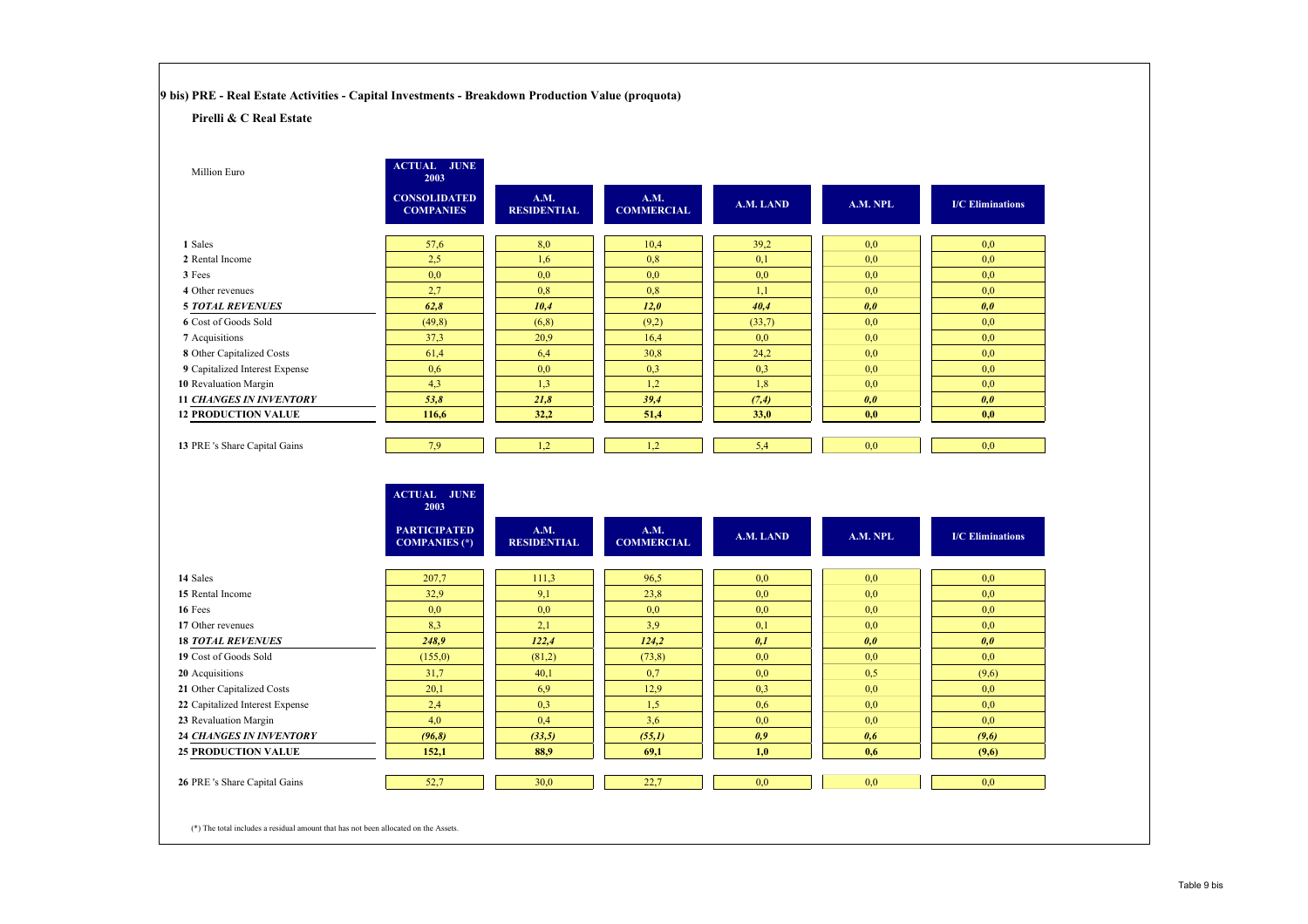# **10a) AM RESIDENTIAL - Aggregate of Equity Participations (Consolidated by equity) - TRADING**

#### **Pirelli & C Real Estate**

| Million Euro                                       |              |         |                                        |        | <b>ACTUAL JUNE 2003</b> |        |           |                | <b>ACTUAL JUNE</b> | 2002         |
|----------------------------------------------------|--------------|---------|----------------------------------------|--------|-------------------------|--------|-----------|----------------|--------------------|--------------|
|                                                    | <b>TOTAL</b> | Ex Unim | <b>Ex Risanamento</b><br><b>Napoli</b> | Ex BdR | <b>Ex Ras</b>           | Orione | Arenaccia | Trading/Altro* |                    | <b>TOTAL</b> |
| <b>1 Production Value</b>                          | 257,3        | 44,5    | 22,0                                   | 7,0    | 29,1                    | 99,9   | 44,3      | 10,5           |                    | 876,3        |
| of which non consolidated Acquisitions             | 131.7        | 0.0     | 0.0                                    | 0,0    | 0.0 <sub>0</sub>        | 90.0   | 41,7      | 0.0            |                    | 760,7        |
| 3 Production Value net of acquisitions             | 125,6        | 44,5    | 22,0                                   | 7,0    | 29,1                    | 9,9    | 2,6       | 10,5           |                    | 115,5        |
| 4 EBITDA                                           | 74,2         | 27,8    | 15,3                                   | 3,4    | 16,8                    | 3,5    | 0,4       | 7,0            |                    | 80,7         |
| 5 Depreciation                                     | (4,2)        | (1,9)   | (0,3)                                  | (0,1)  | (1,5)                   | (0,3)  | (0,0)     | (0,1)          |                    | (2,1)        |
| 6 EBIT                                             | 70,0         | 26,0    | 15,0                                   | 3,3    | 15,3                    | 3,2    | 0,3       | 6,9            |                    | 78,5         |
| 7 Income from Equity Participations                | 0,0          | 0,0     | 0,0                                    | 0,0    | 0,0                     | 0,0    | 0,0       | 0,0            |                    | 0,0          |
| 8 EBIT incl. Income from Equity Participations     | 70,0         | 26,0    | 15,0                                   | 3,3    | 15,3                    | 3,2    | 0,3       | 6,9            |                    | 78,5         |
| 9 Interest on Shareholders' Loans                  | (5,5)        | 0,0     | (1,6)                                  | 0,0    | (1,3)                   | (1,5)  | 0,0       | (1,0)          |                    | (10, 8)      |
| 10 Other interest income/expenses                  | (22,3)       | (7,1)   | (3,0)                                  | (0,6)  | (8,4)                   | (1,4)  | (0,6)     | (1,1)          |                    | (18,1)       |
| 11 Profit before Extraordinary Items               | 42,2         | 18,8    | 10,3                                   | 2,7    | 5,6                     | 0,3    | (0,3)     | 4,8            |                    | 49,6         |
| 12 Extraordinary Items                             | 0,3          | (0,2)   | 0,1                                    | (0,0)  | 0,3                     | (0,0)  | 0,0       | 0,1            |                    | (0,1)        |
| <b>13 Profit before Taxes</b>                      | 42,5         | 18,7    | 10,4                                   | 2,7    | 5,8                     | 0,3    | (0,3)     | 4,9            |                    | 49,5         |
| 14 Income Taxes                                    | (19,4)       | (8,9)   | (4,5)                                  | (1,1)  | (2,8)                   | (0,2)  | (0,0)     | (1,8)          |                    | (24,0)       |
| 15 Net Income                                      | 23,1         | 9,7     | 5,9                                    | 1,6    | 3,0                     | 0,1    | (0,3)     | 3,1            |                    | 25,5         |
| 16 Pirelli Real Estate %                           |              | 36%     | 38%                                    | 14%    | 33%                     | 35%    | 49%       | $30\% - 50\%$  |                    |              |
| 17 Income from Equity Participations (PRE's Stake) | 8,5          | 3,5     | 2,3                                    | 0,2    | 1,0                     | 0,0    | (0,1)     | 1,5            |                    | 9,326        |
| 18 Sales                                           | 314,0        | 130,8   | 34,8                                   | 15,4   | 73,6                    | 29,9   | 0,0       | 29,6           |                    | 255,7        |
| 19 Gross Capital Gains                             | 82,8         | 34,7    | 15,9                                   | 2,5    | 18,1                    | 3,0    | 0,0       | 8,6            |                    | 84,6         |
| 20 Gross Margin %                                  | 26%          | 27%     | 46%                                    | 16%    | 25%                     | 0%     | $0\%$     | 29%            |                    | 49%          |
| 21 Inventories Book Value                          | 1.352,3      | 370,3   | 169,8                                  | 180,3  | 350,5                   | 179,6  | 42,0      | 59,8           |                    | 1.634,6      |
| <b>22 TOTAL NFP</b>                                | 1.140,6      | 318,4   | 179,3                                  | 98,7   | 320,5                   | 135,3  | 38,1      | 50,4           |                    | 1.339,1      |
| 23 NFP VS BANK/OTHER DEBT                          | 982,4        | 318,4   | 136,0                                  | 98,7   | 272,3                   | 95,2   | 32,9      | 28,9           |                    | 1.040,9      |
| 24 DEBT VS SHAREHOLDERS                            | 158,2        | 0,0     | 43,3                                   | 0,0    | 48,1                    | 40,1   | 5,2       | 21,5           |                    | 298,1        |
| 25 of which PRE                                    | 58.4         | 0.0     | 16,3                                   | 0,0    | 16,4                    | 14.3   | 2,5       | 8.9            |                    | 105,5        |

\* the follownig have been included: Domogest (50%); Irnerio (47,5%); Dixia (30%), Via Verdi (43,74%)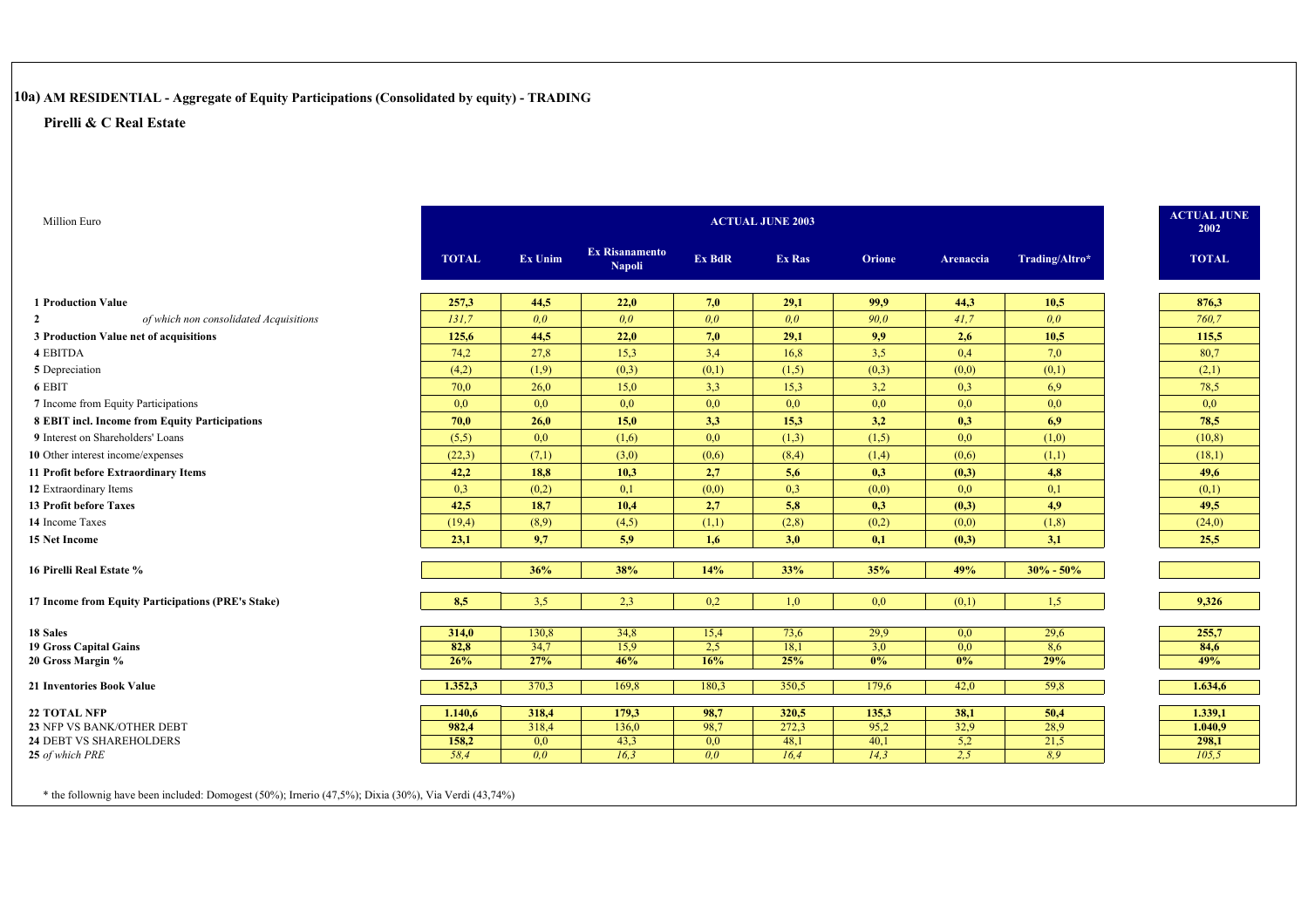# **10b) AM RESIDENTIAL - Aggregate of Equity Participations (Consolidated by equity) - DEVELOPMENT**

| <b>Million Euro</b>                                      |              |                | <b>ACTUAL JUNE 2003</b>                |                  | <b>ACTUAL JUNE</b><br>2002 |
|----------------------------------------------------------|--------------|----------------|----------------------------------------|------------------|----------------------------|
|                                                          | <b>TOTAL</b> | <b>Bicocca</b> | <b>Ex Edilnord</b><br><b>Residenza</b> | <b>Gioberti</b>  | <b>TOTAL</b>               |
| <b>1 Production Value</b>                                | 13,1         | 7,0            | 5,0                                    | 1,0              | 45,9                       |
| of which non consolidated Acquisitions<br>$\overline{2}$ | 0,0          | 0,0            | 0,0                                    | 0,0              | 39,0                       |
| 3 Production Value net of acquisitions                   | 13,1         | 7,0            | 5,0                                    | 1,0              | 6,9                        |
| <b>4 EBITDA</b>                                          | 2,3          | 0,4            | 1.7                                    | 0,2              | 1,2                        |
| 5 Depreciation                                           | (0,0)        | 0,0            | (0,0)                                  | 0,0              | (0,0)                      |
| 6 EBIT                                                   | 2,3          | 0,4            | 1,7                                    | 0,2              | 1,2                        |
| 7 Income from Equity Participations                      | 0,0          | 0.0            | 0,0                                    | 0,0              | 0,0                        |
| 8 EBIT incl. Income from Equity Participations           | 2,3          | 0,4            | 1,7                                    | 0,2              | 1,2                        |
| 9 Interest on Shareholders' Loans                        | (0,1)        | 0.0            | 0.0                                    | (0,1)            | (0,0)                      |
| 10 Other interest income/expenses                        | (1,3)        | (0,6)          | (0,6)                                  | (0,2)            | (1,4)                      |
| 11 Profit before Extraordinary Items                     | 0.9          | (0,2)          | 1,2                                    | (0,0)            | (0,1)                      |
| 12 Extraordinary Items                                   | (0,0)        | (0,0)          | (0,0)                                  | 0,0              | 0,0                        |
| <b>13 Profit before Taxes</b>                            | 0.9          | (0,2)          | 1,1                                    | (0,0)            | (0,1)                      |
| 14 Income Taxes                                          | (0,4)        | (0,0)          | (0,4)                                  | (0,0)            | (0,1)                      |
| <b>15 Net Income</b>                                     | 0.5          | (0,2)          | 0,8                                    | (0,0)            | (0,3)                      |
| 16 Pirelli Real Estate %                                 |              | 26%            | 36%                                    | 50%              |                            |
| 17 Income from Equity Participations (PRE's Stake)       | 0,2          | (0,1)          | 0,3                                    | (0,0)            | (0,1)                      |
|                                                          |              |                |                                        |                  |                            |
| <b>18 Inventories Book Value</b>                         | 116,6        | 62,7           | 44,4                                   | 9,6              | 93,4                       |
| <b>19 TOTAL NFP</b>                                      | 90,5         | 53,7           | 26,3                                   | 10,5             | 72,9                       |
| 20 NFP VS BANK/OTHER DEBT                                | 66,5         | 32,7           | 26,3                                   | 7,5              | 45,4                       |
| <b>21 DEBT VS SHAREHOLDERS</b>                           | 24,0         | 21,0           | $\overline{0,0}$                       | $\overline{3,0}$ | 27,5                       |
| 22 of which PRE                                          | 6,9          | 5, 5           | 0,0                                    | 1,5              | 7,7                        |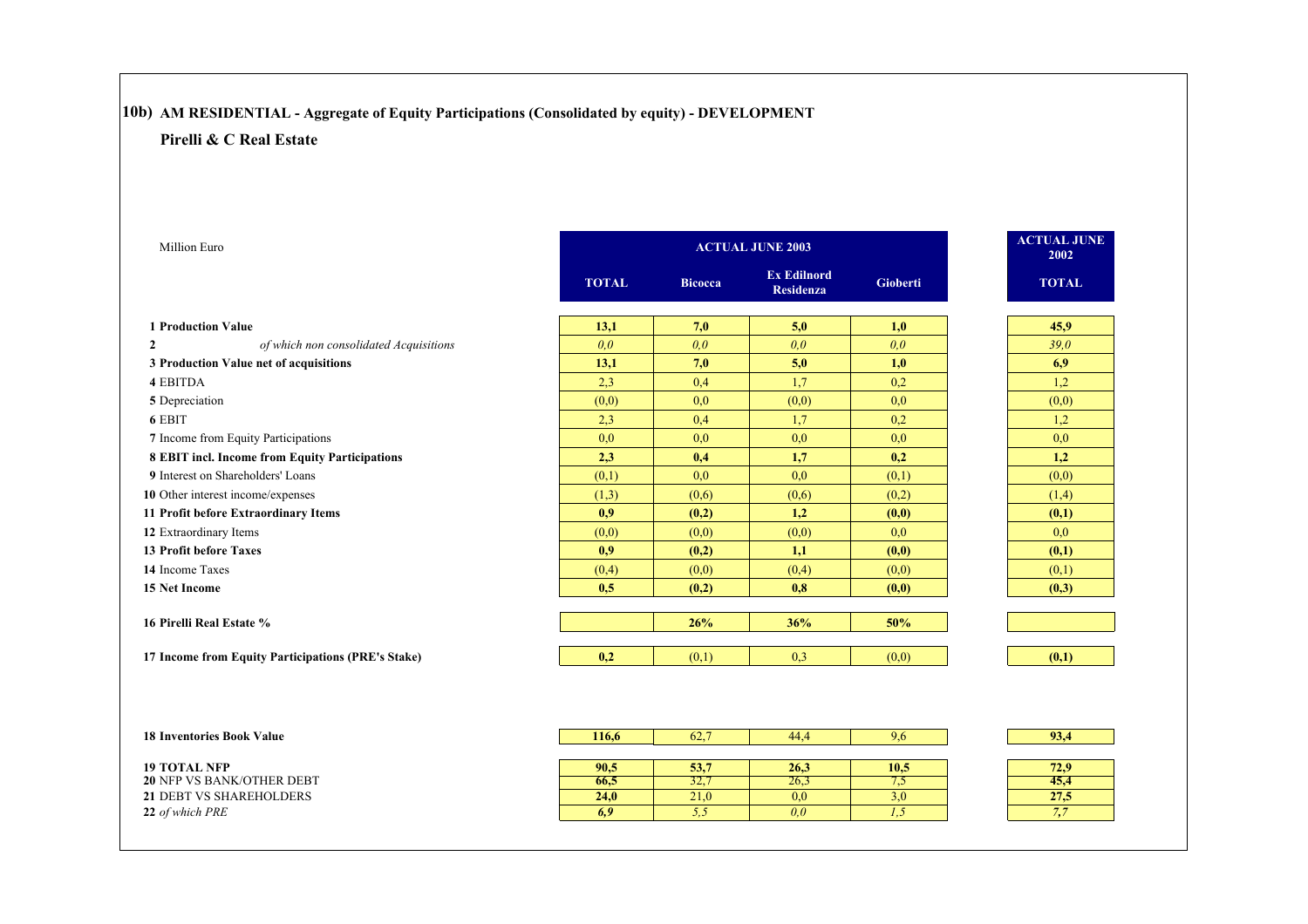# **10 a bis) AM RESIDENTIAL - Production Value Equity Participations (Consolidated by equity) - TRADING**

### **Pirelli & C Real Estate**

| Million Euro                   |              |         |                                        |        | <b>ACTUAL JUNE 2003</b> |               |           |                | <b>ACTUAL JUNE</b><br>2002 |
|--------------------------------|--------------|---------|----------------------------------------|--------|-------------------------|---------------|-----------|----------------|----------------------------|
|                                | <b>TOTAL</b> | Ex Unim | <b>Ex Risanamento</b><br><b>Napoli</b> | Ex BdR | Ex Ras                  | <b>Orione</b> | Arenaccia | Trading/Other* | <b>TOTAL</b>               |
|                                |              |         |                                        |        |                         |               |           |                |                            |
| 1 Sales                        | 314,0        | 130,8   | 34,8                                   | 15,4   | 73,6                    | 29.9          | 0,0       | 29,6           | 255,7                      |
| 2 Rental Income                | 26,7         | 6,0     | 4,4                                    | 3,5    | 8,0                     | 2,0           | 1,8       | 1,0            | 20,9                       |
| 3 Fees                         | 0,0          | 0,0     | 0,0                                    | 0,0    | 0,0                     | 0,0           | 0,0       | 0,0            | 0,0                        |
| 4 Other revenues               | 6,1          | 2,3     | 0,6                                    | 0,8    | 1,1                     | 0,5           | 0,5       | 0,4            | 4,7                        |
| <b>5 TOTAL REVENUES</b>        | 346,9        | 139,0   | 39,8                                   | 19,7   | 82,7                    | 32,4          | 2,3       | 31,1           | 281,3                      |
| 6 Cost of Goods Sold           | (231,3)      | (96,1)  | (18,9)                                 | (12,9) | (55,6)                  | (26,8)        | 0,0       | (21,0)         | (171,1)                    |
| 7 Acquisitions                 | 131,7        | 0,0     | 0,0                                    | 0,0    | 0,0                     | 90,0          | 41,7      | 0,0            | 760,7                      |
| 8 Other Capitalized Costs      | 10,3         | 1,9     | 1,1                                    | 0,2    | 2,0                     | 4,4           | 0,3       | 0,5            | 5,4                        |
| 9 Capitalized Interest Expense | 0,0          | 0,0     | 0,0                                    | 0,0    | 0,0                     | 0,0           | 0,0       | 0,0            | 0,0                        |
| 10 Revaluation Margin          | (0,4)        | (0,4)   | 0,0                                    | 0,0    | 0,0                     | 0,0           | 0,0       | 0,0            | 0,0                        |
| <b>11 CHANGES IN INVENTORY</b> | (89,6)       | (94,6)  | (17,7)                                 | (12,6) | (53,6)                  | 67,6          | 42,0      | (20,6)         | 595,0                      |
| <b>12 PRODUCTION VALUE</b>     | 257,3        | 44,5    | 22,0                                   | 7,0    | 29,1                    | 99,9          | 44,3      | 10,5           | 876,3                      |

\* the follownig have been included: Domogest (50%); Irnerio (47,5%); Dixia (30%), Via Verdi (43,74%)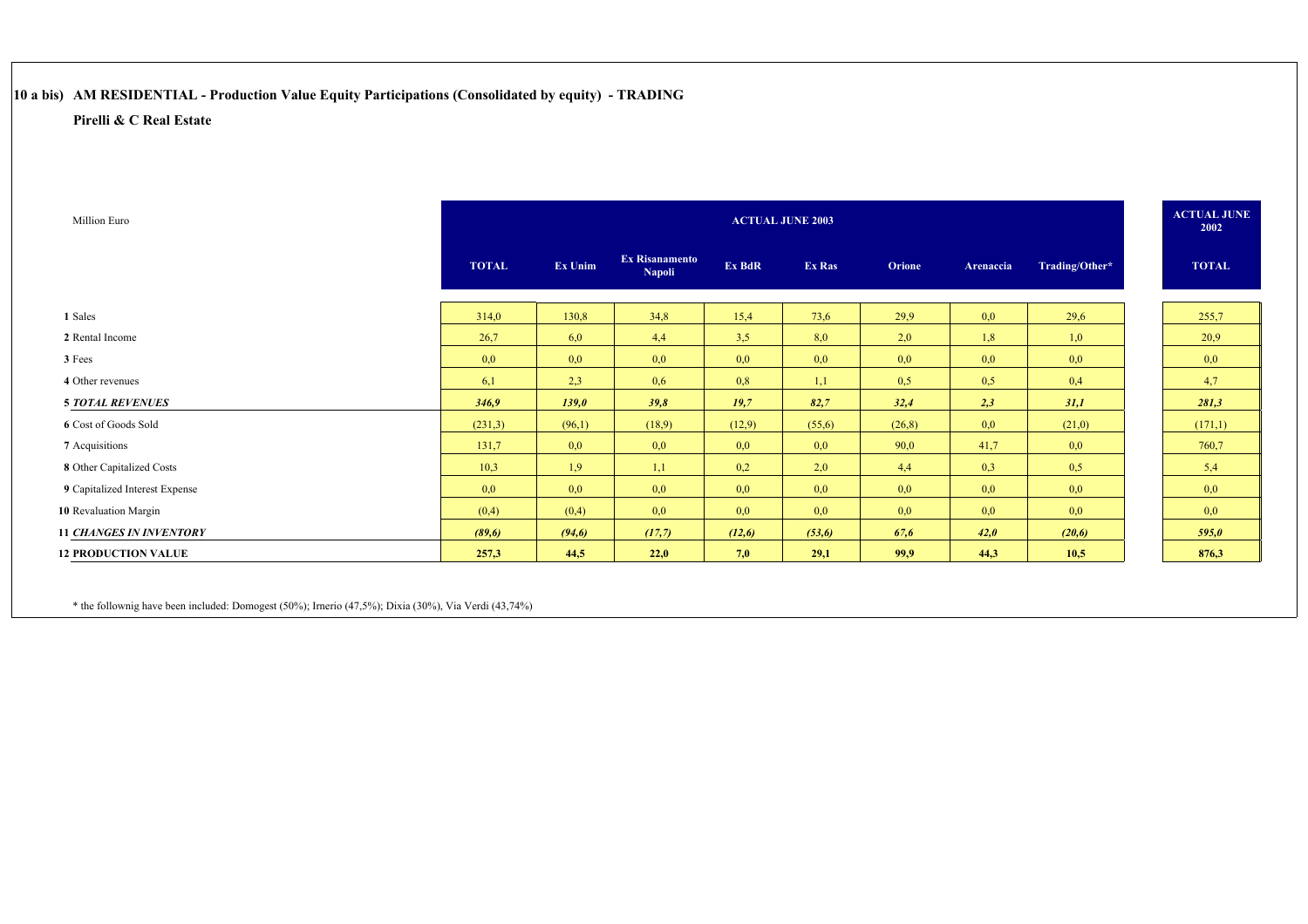# **10b bis) AM RESIDENTIAL - Production Value Equity Participations (Consolidated by equity) - DEVELOPMENT Pirelli & C Real Estate**

| Million Euro                   |              |                | <b>ACTUAL JUNE 2003</b>                |                 | <b>ACTUAL JUNE 2002</b> |
|--------------------------------|--------------|----------------|----------------------------------------|-----------------|-------------------------|
|                                | <b>TOTAL</b> | <b>Bicocca</b> | <b>Ex Edilnord</b><br><b>Residenza</b> | <b>Gioberti</b> | <b>TOTAL</b>            |
| 1 Sales                        | 0,0          | 0,0            | 0,0                                    | 0,0             | 0,0                     |
| 2 Rental Income                | 0,0          | 0,0            | 0,0                                    | 0,0             | 0,0                     |
| 3 Fees                         | 0,0          | 0,0            | 0,0                                    | 0,0             | 0,0                     |
| 4 Other revenues               | 0,0          | 0,0            | 0,0                                    | 0,0             | 0,0                     |
| <b>5 TOTAL REVENUES</b>        | 0,0          | 0,0            | 0,0                                    | 0,0             | 0,0                     |
| 6 Cost of Goods Sold           | 0,0          | 0,0            | 0,0                                    | 0,0             | 0,0                     |
| 7 Acquisitions                 | 0,0          | 0,0            | 0,0                                    | 0,0             | 39,0                    |
| 8 Other Capitalized Costs      | 10,6         | 6,6            | 3,3                                    | 0,7             | 5,4                     |
| 9 Capitalized Interest Expense | 0,7          | 0,0            | 0,4                                    | 0,3             | 0,6                     |
| 10 Revaluation Margin          | 1,7          | 0,4            | 1,3                                    | 0,0             | 0,9                     |
| <b>11 CHANGES IN INVENTORY</b> | 13,1         | 7,0            | 5,0                                    | 1,0             | 45,9                    |
| <b>12 PRODUCTION VALUE</b>     | 13,1         | 7,0            | 5,0                                    | 1,0             | 45,9                    |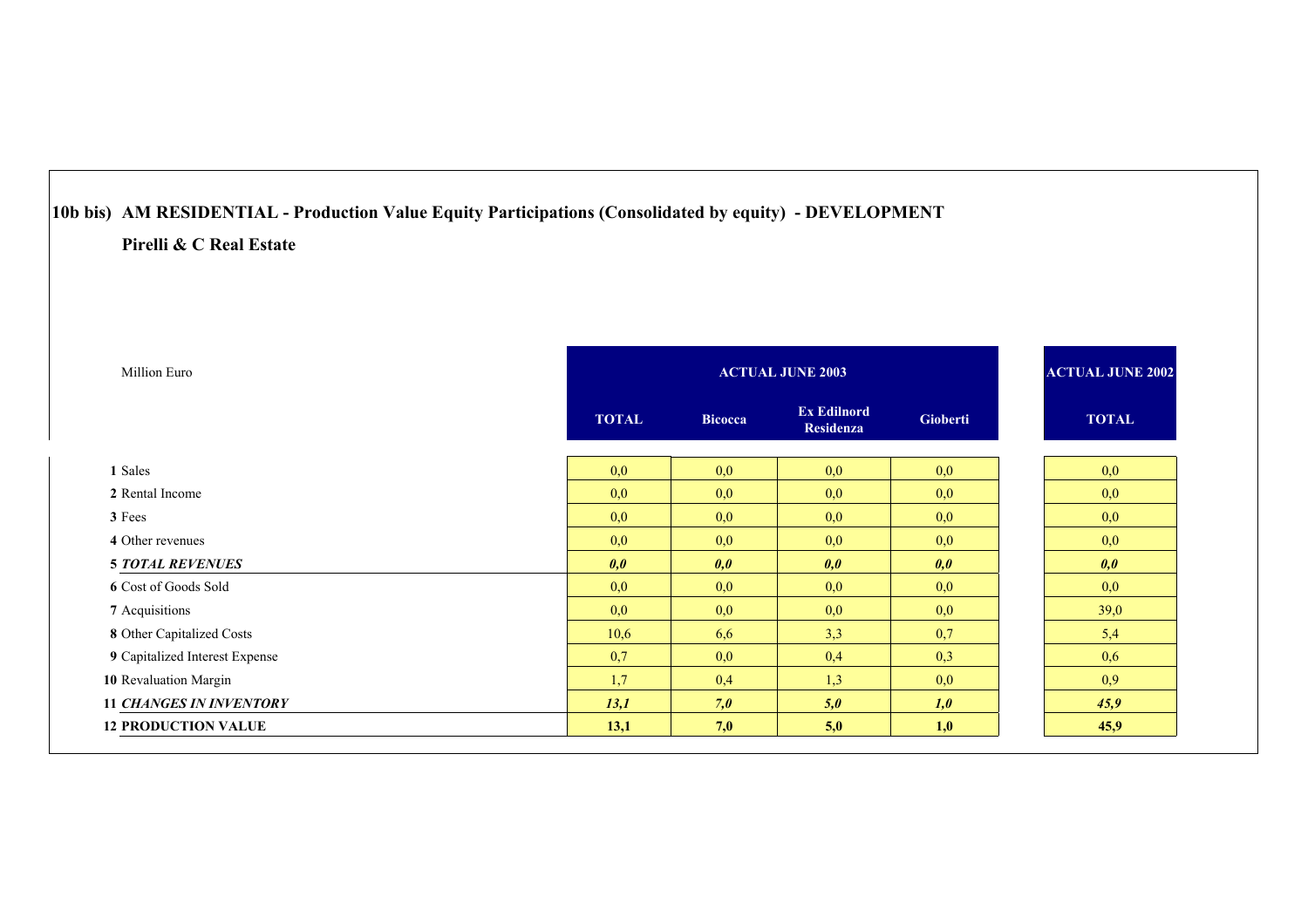# **11a) AM COMMERCIAL - Aggregate of Equity Participations (Consolidated by equity) - SHORT TERM**

|                                                          |         |                |                  |                                                                    |                  |                  |                  |                                  |                  | <b>SHORT TERM - ACTUAL JUNE 2003</b> |                                       |                             |                      |                  |                                              |                              |                              |                            | 2002    |
|----------------------------------------------------------|---------|----------------|------------------|--------------------------------------------------------------------|------------------|------------------|------------------|----------------------------------|------------------|--------------------------------------|---------------------------------------|-----------------------------|----------------------|------------------|----------------------------------------------|------------------------------|------------------------------|----------------------------|---------|
|                                                          |         |                |                  | TOTAL Short Uffici Ex Uffici Prime<br><b>Negozi ex Unim</b> Ex RCS |                  | <b>Ex TORO</b>   | <b>Ex RAS</b>    | Dolcetto 2 -<br><b>Small BDR</b> | <b>USA</b>       | <b>Multisala</b><br><b>Bicocca</b>   | <b>Multisala</b><br><b>Moncalieri</b> | <b>Multisala</b><br>Lainate | <b>Ex Tecnocittà</b> | <b>Uffici</b>    | Ex Edilnord Kappa - Uffici<br><b>Bicocca</b> | <b>Bicocca</b><br>Università | <b>Spazio</b><br>Industriale | Società<br><b>Sportive</b> | Total   |
| <b>1 Production Value</b>                                | 221,0   | 7,2            | 35.0             | 8,7                                                                | 6,4              | 8.9              | 72,0             | 3,0                              | 8,9              | 2,1                                  | 19,8                                  | 0,2                         | 0,1                  | 8.4              | 29,1                                         | 0.5                          | 9,6                          | 1,0                        | 2.123,0 |
| of which non consolidated Acquisitions<br>$\overline{2}$ | 52.1    | 0 <sub>0</sub> | 0.0 <sub>1</sub> | 0.0                                                                | 0.0 <sub>1</sub> | 0.0 <sub>1</sub> | 0.0 <sub>1</sub> | 0.0                              | 0.0 <sub>1</sub> | 0.0 <sub>1</sub>                     | 13.6                                  | 0.0 <sub>1</sub>            | 0.0 <sub>1</sub>     | 0.0 <sub>1</sub> | 29.0                                         | 0.0 <sub>1</sub>             | 9.5                          | 00 <sup>2</sup>            | 1.964.0 |
| 3 Production Value net of acquisitions                   | 168.9   | 7,2            | 35,0             | 8,7                                                                | 6,4              | 8.9              | 72,0             | 3,0                              | 8,9              | 2,1                                  | 6,2                                   | 0,2                         | 0,1                  | 8,4              | 0,1                                          | 0.5                          | 0,1                          | 1,0                        | 159,0   |
| 4 EBITDA                                                 | 100.3   | 3.4            | 32.7             | 6.3                                                                | 5.6              | 6.8              | 37.3             | 2.0                              | 4.5              | 0.5                                  | 0.0                                   | 0.1                         | (0.0)                | 1.6              | 0.0                                          | (0,0)                        | (0,1)                        | (0.5)                      | 86.5    |
| 5 Depreciation                                           | (6,3)   | (0.0)          | 0.0              | (0,1)                                                              | (1,6)            | (0,4)            | (3,0)            | (0,1)                            | (0.9)            | 0.0                                  | 0.0                                   | 0.0 <sub>1</sub>            | (0.0)                | (0,0)            | 0.0                                          | 0.0                          | 0.0                          | (0,1)                      | (3,7)   |
| 6 EBIT                                                   | 94,0    | 3,3            | 32.7             | 6,2                                                                | 4,0              | 6,4              | 34.4             | 1,9                              | 3,6              | 0,5                                  | 0,0                                   | 0,1                         | (0,0)                | 1,6              | 0,0                                          | (0,0)                        | (0,1)                        | (0,6)                      | 82,8    |
| 7 Income from Equity Participations                      | 0,0     | 0,0            | 0,0              | 0,0                                                                | 0,0              | 0,0              | 0,0              | 0,0                              | 0,0              | 0,0                                  | 0,0                                   | 0,0                         | 0,0                  | 0,0              | 0,0                                          | 0,0                          | 0,0                          | 0,0                        | 0,0     |
| 8 EBIT incl. Income from Equity Participations           | 94,0    | 3.3            | 32.7             | 6,2                                                                | 4.0              | 6,4              | 34,4             | 1,9                              | 3,6              | 0.5                                  | 0,0                                   | 0,1                         | (0,0)                | 1,6              | 0.0                                          | (0,0)                        | (0,1)                        | (0,6)                      | 82,8    |
| 9 Interest on Shareholders' Loans                        | (5,6)   | 0.0            | 0.0              | (1,3)                                                              | (0,5)            | 0.0              | (3,0)            | (0,3)                            | (0,2)            | (0,2)                                | 0,0                                   | (0,1)                       | (0,1)                | 0,0              | 0.0 <sub>1</sub>                             | 0.0                          | 0,0                          | 0,0                        | (6.2)   |
| 10 Other interest income/expenses                        | (35.2)  | (1,5)          | 0,0              | (2,8)                                                              | (3,0)            | (5,2)            | (17,0)           | (0,7)                            | (2,6)            | (0,4)                                | (0,5)                                 | (0,0)                       | (0,1)                | (1,4)            | (0,0)                                        | 0,0                          | (0,1)                        | 0,0                        | (37.8)  |
| 11 Profit before Extraordinary Items                     | 53,1    | 1.9            | 32,7             | 2,1                                                                | 0.5              | 1,2              | 14,4             | 0.8                              | 0.8              | (0,1)                                | (0.5)                                 | (0,1)                       | (0,2)                | 0.2              | 0.0                                          | 0,0                          | (0,2)                        | (0,6)                      | 38,8    |
| 12 Extraordinary Items                                   | 0.8     | (0.1)          | 0.0              | 0.2                                                                | (0.0)            | 0.1              | 0.4              | (0.0)                            | 0.0              | (0.0)                                | 0.2                                   | (0.0)                       | (0.0)                | 0.0              | 0.0 <sub>1</sub>                             | 0.0                          | 0.0                          | 0.0 <sub>1</sub>           | (0,1)   |
| 13 Profit before Taxes                                   | 53,9    | 1,8            | 32,7             | 2.3                                                                | 0.5              | 1,3              | 14,8             | 0.8                              | 0,8              | (0,1)                                | (0,4)                                 | (0,1)                       | (0,2)                | 0,2              | 0.0                                          | 0,0                          | (0,2)                        | (0,6)                      | 38,8    |
| 14 Income Taxes                                          | (15,7)  | (0,7)          | (3,6)            | (1,2)                                                              | (0,6)            | (1,6)            | (7,3)            | (0,5)                            | 0.0              | (0,0)                                | (0,0)                                 | (0,0)                       | 0,0                  | (0,2)            | 0.0                                          | 0.0                          | (0,0)                        | 0,0                        | (26,7)  |
| <b>15 Net Income</b>                                     | 38.2    | 1.1            | 29.1             | 1.1                                                                | (0,1)            | (0,3)            | 7.5              | 0.3                              | 0.8              | (0,1)                                | (0,4)                                 | (0,1)                       | (0,2)                | (0,0)            | 0.0                                          | 0.0                          | (0.2)                        | (0,6)                      | 12.1    |
|                                                          |         |                |                  |                                                                    |                  |                  |                  |                                  |                  |                                      |                                       |                             |                      |                  |                                              |                              |                              |                            |         |
| 16 Pirelli Real Estate %                                 |         | 25%            | $13% - 25%$      | 25%                                                                | 25% - 15,31%     | 25%              | 33%              | 25%                              | 10%              | 100%                                 | 100%                                  | 25%                         | 23%                  | 36%              | 25%                                          | 26%                          | 25%                          | 30%                        |         |
| 17 Income from Equity Participations (PRE's Stake)       | 8,4     | 0.3            | 6,1              | 0.3                                                                | (0,0)            | (0,1)            | 2,5              | 0,1                              | 0,1              | (0,1)                                | (0,4)                                 | (0,0)                       | (0,0)                | (0,0)            | 0.0 <sub>1</sub>                             | 0,0                          | (0,0)                        | (0,2)                      | 2,9     |
| <b>18 Sales</b>                                          | 409.8   | 9.3            | 171,7            | 10.1                                                               | 0.0 <sub>1</sub> | 19.5             | 188.0            | 11.1                             | 0.0              | 0.0                                  | 0.0                                   | 0.0 <sub>1</sub>            | 0.0 <sub>1</sub>     | 0.0 <sub>1</sub> | 0.0 <sub>1</sub>                             | 0.0                          | 0.0                          | 0.0 <sub>1</sub>           | 162,3   |
| <b>19 Gross Capital Gains</b>                            | 86,3    | 4.5            | 35.0             | 3.8                                                                | 0.0 <sub>1</sub> | 4.1              | 37,1             | 1.8                              | 0.0              | 0.0                                  | 0.0                                   | 0.0 <sub>1</sub>            | 0.0 <sub>1</sub>     | 0.0              | 0.0 <sub>1</sub>                             | 0.0                          | 0.0                          | 0,0                        | 60,7    |
| 20 Gross Margin %                                        | 21%     | 48%            | 20%              | 38%                                                                | $0\%$            | 21%              | 20%              | $0\%$                            | 0%               | $0\%$                                | $0\%$                                 | $0\%$                       | $0\%$                | $0\%$            | $0\%$                                        | $0\%$                        | $0\%$                        | $0\%$                      | 37%     |
|                                                          |         |                |                  |                                                                    |                  |                  |                  |                                  |                  |                                      |                                       |                             |                      |                  |                                              |                              |                              |                            |         |
| <b>21 Inventories Book Value</b>                         | 1.672,4 | 81,0           | 0,0              | 138,1                                                              | 136,2            | 228,1            | 668,6            | 74,8                             | 69.2             | 29,7                                 | 22.5                                  | 7.1                         | 7,2                  | 105,2            | 42,1                                         | 11,3                         | 8.4                          | 42,9                       | 3.369,1 |
| <b>22 TOTAL NFP</b>                                      | 1.487,1 | 70.8           | 0,0              | 152,8                                                              | 119.5            | 233,0            | 645,1            | 82,8                             | 58.5             | 28,3                                 | 18,9                                  | 7,2                         | 6,8                  | 49,6             | 15,1                                         | (6,0)                        | 5,2                          | (0.5)                      | 2.725.3 |
| 23 NFP VS BANK/OTHER DEBT                                | 1.295.4 | 70.8           | 0.0              | 124.7                                                              | 102.6            | 232.4            | 539.3            | 68.1                             | 51.5             | 28.3                                 | 18.9                                  | (0.5)                       | 4.5                  | 49.6             | 12,8                                         | (9.8)                        | 2.8                          | (0.5)                      | 2.444.6 |
| 24 DEBT VS SHAREHOLDERS                                  | 191,7   | 0,0            | 0,0              | 28,0                                                               | 17,0             | 0,6              | 105,8            | 14,6                             | 7.0              | 0,0                                  | 0,0                                   | 7,7                         | 2,3                  | 0,0              | 2,3                                          | 3,8                          | 2,4                          | 0,0                        | 280,7   |
| 25 of which PRE                                          | 63.2    | 0.0            | 0.0 <sub>1</sub> | 7.0                                                                | 4.8              | 0.6              | 36.0             | 3.7                              | 0.7              | 0.0 <sub>1</sub>                     | 0.0 <sub>1</sub>                      | 7.7                         | 0.5                  | 0.0 <sub>1</sub> | 0.0                                          | 1.0 <sub>1</sub>             | 1,1                          | 0.0 <sub>1</sub>           | 81.7    |
| 26 Interest on Shareholders' Loan (PRE's stake)          | 1.8     | (0.0)          | 0.0              | 0.3                                                                | 0.1              | 0.0 <sub>1</sub> | 1.0              | 0.0                              | 0.0              | 0.0                                  | 0.1                                   | 0.0 <sub>1</sub>            | 0.0 <sub>1</sub>     | 0.0 <sub>1</sub> | 0.0 <sub>1</sub>                             | 0.0                          | 0.0                          |                            | 1,2     |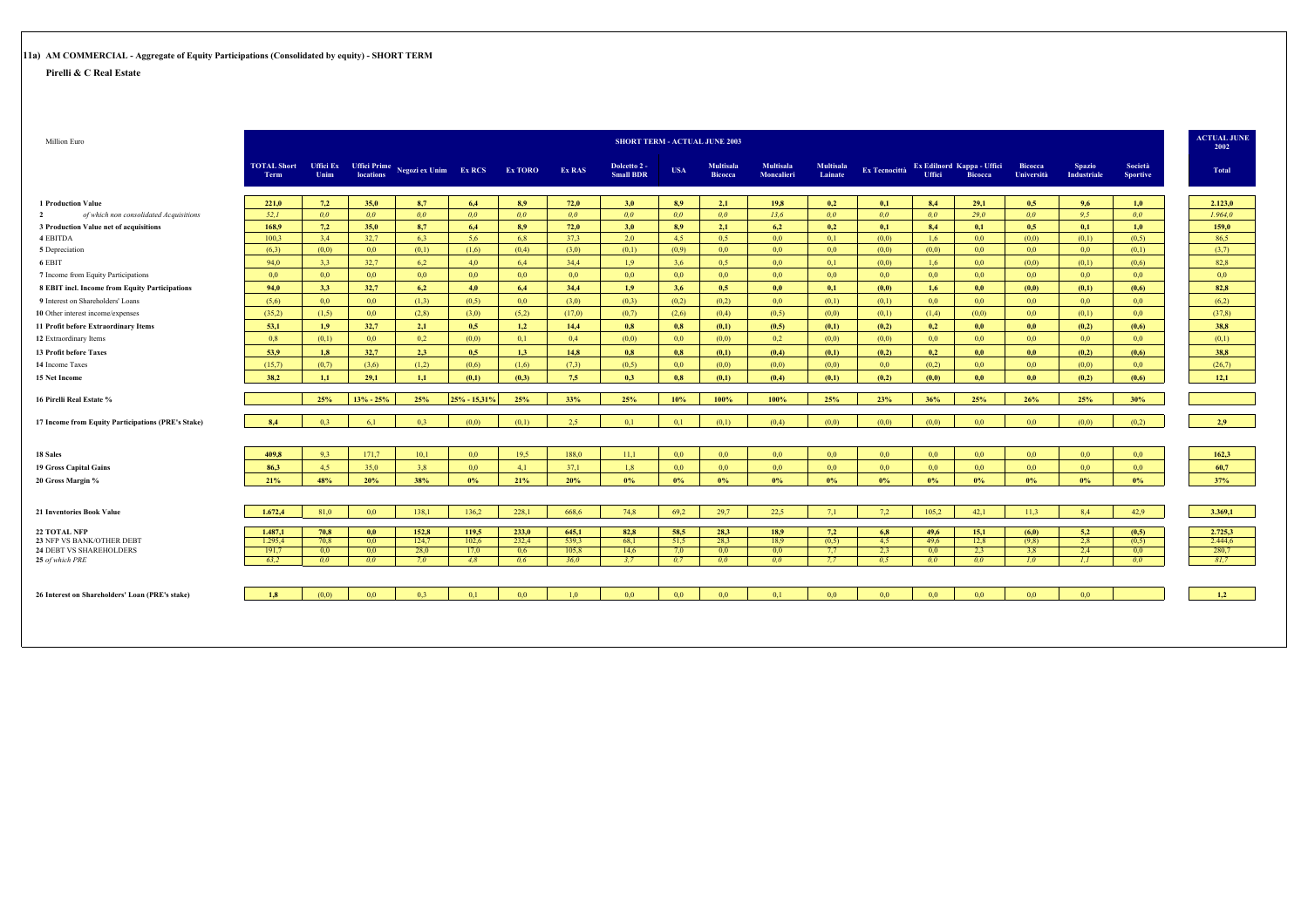# **11b) AM COMMERCIAL - Aggregate of Equity Participations (Consolidated by equity) - LONG TERM**

#### **Pirelli & C Real Estate**

| <b>Total LONG</b><br><b>TERM</b><br>130,9<br>0.0<br>130,9<br>79,2<br>(4,4)<br>74,8<br>0.0<br>74,8<br>(0,7)<br>(54,3) | <b>TIGLIO I</b><br>102,9<br>0.0<br>102,9<br>55,0<br>(3,6)<br>51,4<br>0,0<br>51,4<br>0,0 | <b>TIGLIO II</b><br>28,0<br>0.0 <sub>1</sub><br>28,0<br>15,7<br>(0, 8)<br>14,9<br>0.0 | <b>Preferred</b><br><b>Distribution</b><br>0,0<br>0.0 <sub>0</sub><br>0,0<br>8,5<br>0.0 |
|----------------------------------------------------------------------------------------------------------------------|-----------------------------------------------------------------------------------------|---------------------------------------------------------------------------------------|-----------------------------------------------------------------------------------------|
|                                                                                                                      |                                                                                         |                                                                                       |                                                                                         |
|                                                                                                                      |                                                                                         |                                                                                       |                                                                                         |
|                                                                                                                      |                                                                                         |                                                                                       |                                                                                         |
|                                                                                                                      |                                                                                         |                                                                                       |                                                                                         |
|                                                                                                                      |                                                                                         |                                                                                       |                                                                                         |
|                                                                                                                      |                                                                                         |                                                                                       |                                                                                         |
|                                                                                                                      |                                                                                         |                                                                                       | 8,5                                                                                     |
|                                                                                                                      |                                                                                         |                                                                                       | 0.0                                                                                     |
|                                                                                                                      |                                                                                         | 14,9                                                                                  | 8,5                                                                                     |
|                                                                                                                      |                                                                                         | (0,7)                                                                                 | 0,0                                                                                     |
|                                                                                                                      | (44,7)                                                                                  | (9,6)                                                                                 | 0,0                                                                                     |
| 19,8                                                                                                                 | 6,7                                                                                     | 4,6                                                                                   | 8,5                                                                                     |
| 0,4                                                                                                                  | 0.3                                                                                     | 0,0                                                                                   | 0,0                                                                                     |
| 20,1                                                                                                                 | 7,1                                                                                     | 4,6                                                                                   | 8,5                                                                                     |
| (11,0)                                                                                                               | (7,5)                                                                                   | (3,5)                                                                                 | 0,0                                                                                     |
| 9,1                                                                                                                  | (0,4)                                                                                   | 1,1                                                                                   | 8,5                                                                                     |
|                                                                                                                      |                                                                                         |                                                                                       |                                                                                         |
|                                                                                                                      | $13% - 25%$                                                                             | $13% - 25%$                                                                           | 75%                                                                                     |
| 6,6                                                                                                                  | 0,0                                                                                     | 0.2                                                                                   | 6,4                                                                                     |
|                                                                                                                      |                                                                                         |                                                                                       | 0.0                                                                                     |
|                                                                                                                      |                                                                                         |                                                                                       | 0.0                                                                                     |
|                                                                                                                      |                                                                                         |                                                                                       | $0\%$                                                                                   |
|                                                                                                                      |                                                                                         |                                                                                       |                                                                                         |
| 2.874,2                                                                                                              | 2.182,3                                                                                 | 692,0                                                                                 | 0,0                                                                                     |
|                                                                                                                      |                                                                                         |                                                                                       | 0,0                                                                                     |
| 2.397,4                                                                                                              | 1.869,0                                                                                 | 528,4                                                                                 | 0.0                                                                                     |
| 129,8                                                                                                                | 56,8                                                                                    | 73,0                                                                                  | 0,0                                                                                     |
|                                                                                                                      |                                                                                         |                                                                                       | 0.0                                                                                     |
|                                                                                                                      | 0.0                                                                                     | 0,2                                                                                   | 0.0                                                                                     |
|                                                                                                                      | 3.254<br>0,6<br>0%<br>2.527,3<br>13.9<br>0,2                                            | 3.3<br>0.6<br>$0\%$<br>1.925,8<br>0.0 <sub>1</sub>                                    | 0.0<br>0,0<br>$0\%$<br>601,5<br>13.9                                                    |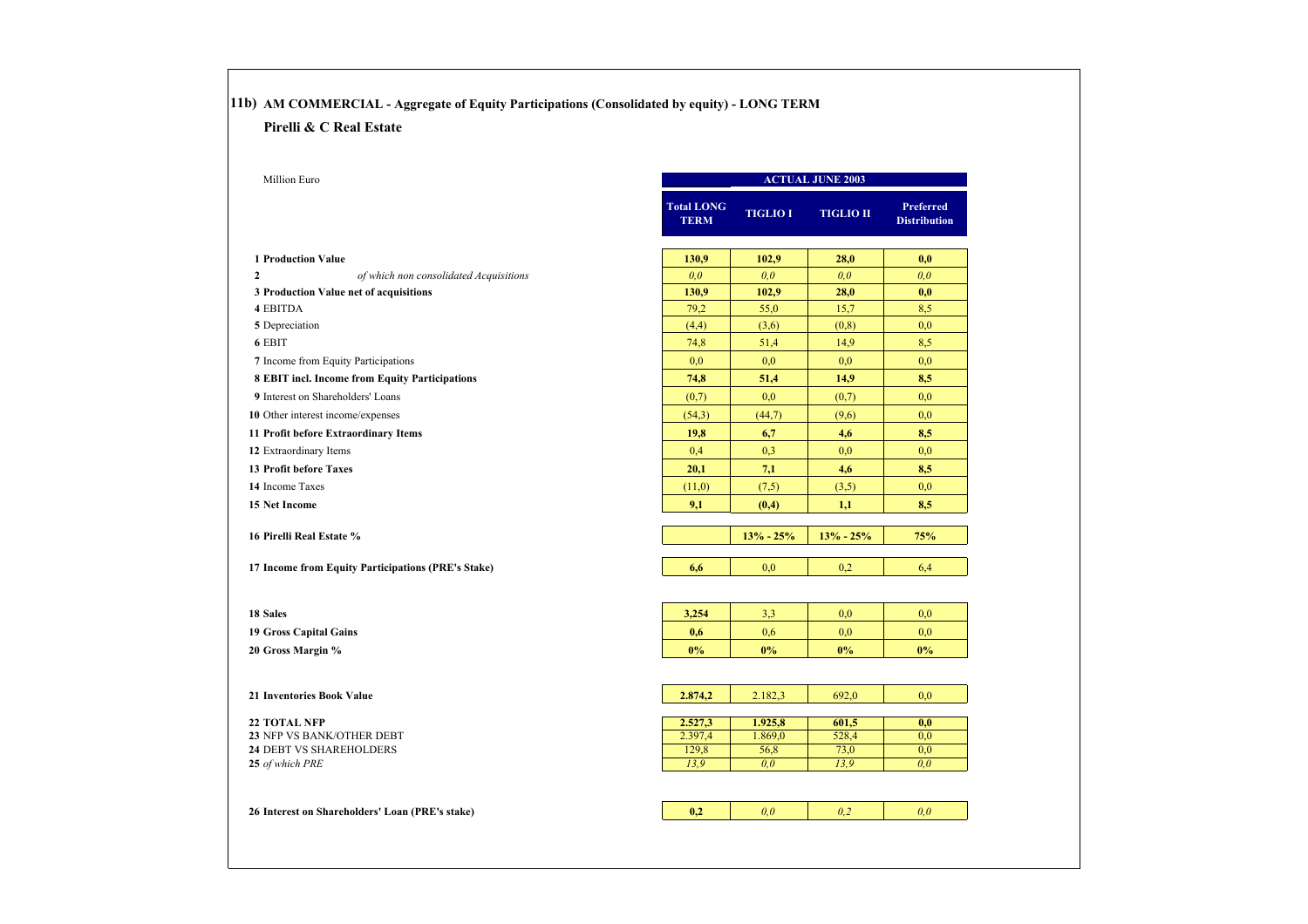**11a bis) AM COMMERCIAL - Production Value Equity Participations (Consolidated by equity) - SHORT TERM**

| - Ex-<br><b>Multisala</b><br><b>Multisala</b><br><b>TOTAL Short</b><br><b>Uffici Prime</b><br><b>Multisala</b><br>Kappa - Uffici<br><b>Uffici Ex</b><br>Negozi ex<br>Dolcetto 2 -<br><b>USA</b><br>Ex RCS Ex TORO Ex RAS<br>Ex Tecnocittà Edilnord<br>Lainate<br><b>Small BDR</b><br>Moncalieri<br>Unim<br>Unim<br><b>Bicocca</b><br><b>locations</b><br>Term<br><b>Bicocca</b><br><b>Uffici</b><br>0.0 <sub>1</sub><br>409.8<br>9,3<br>171.7<br>10.1<br>19.5<br>188.0<br>11,1<br>0.0 <sub>1</sub><br>1 Sales<br>0.0 <sub>1</sub><br>0.0 <sub>1</sub><br>0,0<br>0.0<br>0.0 <sub>1</sub><br>0.0 <sub>1</sub><br>0,0<br>2 Rental Income<br>19,8<br>1,1<br>8.2<br>0,1<br>0,0<br>0,0<br>0,0<br>46.0<br>1,6<br>0,0<br>4.5<br>6,4<br>4.3<br>0,0<br>0,0<br>0,0<br>0,0<br>0,0<br>0,0<br>0.0<br>0,0<br>0,0<br>0,0<br>0,0<br>0,0<br>3 Fees<br>0.0 <sub>1</sub><br>0,0<br>0,0<br>0.0<br>0.0 <sub>1</sub><br>0,0<br>0.0 <sub>1</sub> |  |     |     |     |     |     |     |     | <b>SHORT TERM - ACTUAL JUNE 2003</b> |     |                  |     |                  |                  |                              |                                     |                            |                            |
|--------------------------------------------------------------------------------------------------------------------------------------------------------------------------------------------------------------------------------------------------------------------------------------------------------------------------------------------------------------------------------------------------------------------------------------------------------------------------------------------------------------------------------------------------------------------------------------------------------------------------------------------------------------------------------------------------------------------------------------------------------------------------------------------------------------------------------------------------------------------------------------------------------------------------|--|-----|-----|-----|-----|-----|-----|-----|--------------------------------------|-----|------------------|-----|------------------|------------------|------------------------------|-------------------------------------|----------------------------|----------------------------|
|                                                                                                                                                                                                                                                                                                                                                                                                                                                                                                                                                                                                                                                                                                                                                                                                                                                                                                                          |  |     |     |     |     |     |     |     |                                      |     |                  |     |                  |                  | Bicocca<br><b>Università</b> | <b>Spazio</b><br><b>Industriale</b> | Società<br><b>Sportive</b> | <b>ACTUAL JUNE</b><br>2002 |
|                                                                                                                                                                                                                                                                                                                                                                                                                                                                                                                                                                                                                                                                                                                                                                                                                                                                                                                          |  |     |     |     |     |     |     |     |                                      |     |                  |     |                  |                  |                              | 0,0                                 | 0,0                        | 162,3                      |
|                                                                                                                                                                                                                                                                                                                                                                                                                                                                                                                                                                                                                                                                                                                                                                                                                                                                                                                          |  |     |     |     |     |     |     |     |                                      |     |                  |     |                  |                  |                              | 0,0                                 | 0,0                        | 63,6                       |
|                                                                                                                                                                                                                                                                                                                                                                                                                                                                                                                                                                                                                                                                                                                                                                                                                                                                                                                          |  |     |     |     |     |     |     |     |                                      |     |                  |     |                  |                  |                              | 0,0                                 | 0,0                        | 0,0                        |
| 6.9<br>0,4<br>4 Other revenues                                                                                                                                                                                                                                                                                                                                                                                                                                                                                                                                                                                                                                                                                                                                                                                                                                                                                           |  | 0,0 | 0.3 | 0,0 | 0,5 | 3.9 | 0,1 | 0.8 | 0,0                                  | 0.0 | 0.0 <sub>1</sub> | 0.0 | 0.0 <sub>1</sub> | 0.0 <sub>1</sub> | 0,0                          | 0,0                                 | 1.0                        | 5,7                        |
| 211.7<br>12.3<br>462.6<br>11.3<br>171.7<br>14.9<br>6.4<br>24.3<br>8.9<br>0.0<br>0.0<br>0.1<br>0.0<br>0.0<br>0.0<br><b>5 TOTAL REVENUES</b><br>0.0                                                                                                                                                                                                                                                                                                                                                                                                                                                                                                                                                                                                                                                                                                                                                                        |  |     |     |     |     |     |     |     |                                      |     |                  |     |                  |                  |                              | 0.0                                 | 1,0                        | 231.6                      |
| 6 Cost of Goods Sold<br>0,0<br>(15,4)<br>(9,3)<br>0,0<br>0,0<br>0.0 <sub>1</sub><br>0,0<br>(323.5)<br>(136,7)<br>(6,3)<br>(150.9)<br>0,0<br>0,0<br>0,0<br>0,0<br>(4,9)                                                                                                                                                                                                                                                                                                                                                                                                                                                                                                                                                                                                                                                                                                                                                   |  |     |     |     |     |     |     |     |                                      |     |                  |     |                  |                  |                              | 0,0                                 | 0,0                        | (101, 5)                   |
| 7 Acquisitions<br>0,0<br>0,0<br>29.0<br>0,0<br>52,1<br>0,0<br>0,0<br>13,6<br>0.0 <sub>1</sub><br>0,0<br>0,0<br>0,0<br>0.0<br>0.0 <sub>1</sub><br>0,0<br>0,0                                                                                                                                                                                                                                                                                                                                                                                                                                                                                                                                                                                                                                                                                                                                                              |  |     |     |     |     |     |     |     |                                      |     |                  |     |                  |                  |                              | 9.5                                 | 0,0                        | 1.964,0                    |
| 8 Other Capitalized Costs<br>0,8<br>0,0<br>0,0<br>1,5<br>0,0<br>6.3<br>0,5<br>16,8<br>0,0<br>0.0<br>5,6<br>0,1<br>0,1<br>0,1<br>1.8<br>0,0                                                                                                                                                                                                                                                                                                                                                                                                                                                                                                                                                                                                                                                                                                                                                                               |  |     |     |     |     |     |     |     |                                      |     |                  |     |                  |                  |                              | 0,1                                 | 0,0                        | 26,0                       |
| 0,0<br>0,0<br>0.8<br>0,0<br>0,0<br>2,2<br>0,0<br>0,0<br>0,6<br>0,1<br>0.0<br>9 Capitalized Interest Expense<br>0.0<br>0.0 <sub>1</sub><br>0,6<br>0,0<br>0.0 <sub>1</sub>                                                                                                                                                                                                                                                                                                                                                                                                                                                                                                                                                                                                                                                                                                                                                 |  |     |     |     |     |     |     |     |                                      |     |                  |     |                  |                  |                              | 0,0                                 | 0,0                        | 1,1                        |
| 0,0<br>10 Revaluation Margin<br>10,8<br>0,0<br>0,0<br>0,0<br>0,0<br>0,0<br>0.0 <sub>1</sub><br>0,0<br>0.0 <sub>1</sub><br>0,0<br>0.0<br>9.5<br>0,0<br>1.3<br>0,0                                                                                                                                                                                                                                                                                                                                                                                                                                                                                                                                                                                                                                                                                                                                                         |  |     |     |     |     |     |     |     |                                      |     |                  |     |                  |                  |                              | 0,0                                 | 0,0                        | 1.9                        |
| 0,0<br>(15,4)<br>(139,7)<br>2,1<br>29,1<br>0.5<br>(6,2)<br>(9,3)<br>0,0<br>19,8<br>0,2<br>0,0<br><b>11 CHANGES IN INVENTORY</b><br>(241,6)<br>(4,1)<br>(136,7)<br>8.4                                                                                                                                                                                                                                                                                                                                                                                                                                                                                                                                                                                                                                                                                                                                                    |  |     |     |     |     |     |     |     |                                      |     |                  |     |                  |                  |                              | 9,6                                 | 0,0                        | 1.891,4                    |
| 3,0<br>7,2<br>72,0<br>19,8<br>29,1<br>0,5<br><b>12 PRODUCTION VALUE</b><br>221,0<br>35.0<br>8.9<br>2,1<br>0.2<br>8,7<br>6,4<br>0.1<br>8,4<br>8.9                                                                                                                                                                                                                                                                                                                                                                                                                                                                                                                                                                                                                                                                                                                                                                         |  |     |     |     |     |     |     |     |                                      |     |                  |     |                  |                  |                              | 9,6                                 | 1,0                        | 2.123,0                    |
|                                                                                                                                                                                                                                                                                                                                                                                                                                                                                                                                                                                                                                                                                                                                                                                                                                                                                                                          |  |     |     |     |     |     |     |     |                                      |     |                  |     |                  |                  |                              |                                     |                            |                            |
|                                                                                                                                                                                                                                                                                                                                                                                                                                                                                                                                                                                                                                                                                                                                                                                                                                                                                                                          |  |     |     |     |     |     |     |     |                                      |     |                  |     |                  |                  |                              |                                     |                            |                            |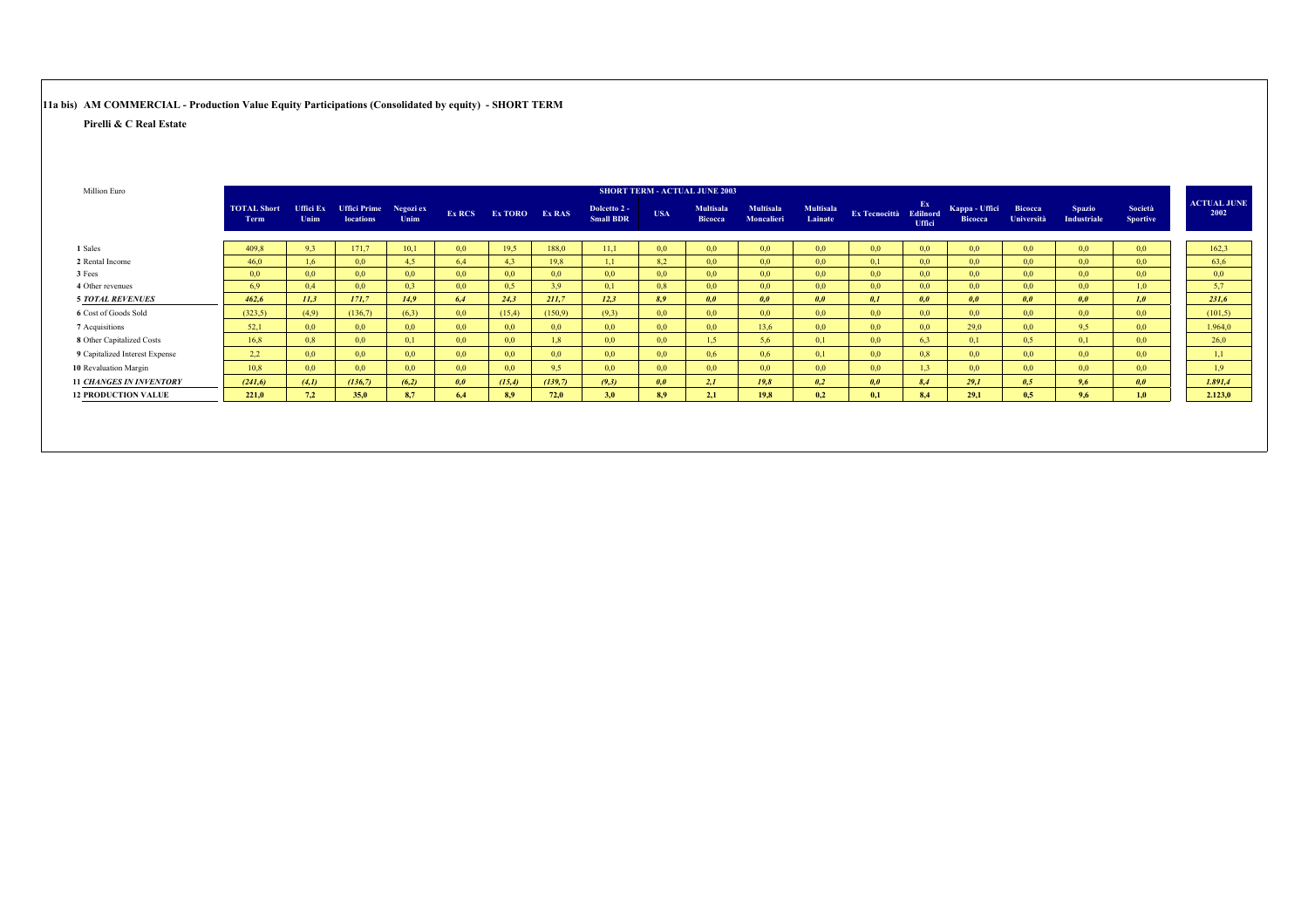| Pirelli & C Real Estate        |                                  |                 |                         |                                         |
|--------------------------------|----------------------------------|-----------------|-------------------------|-----------------------------------------|
| Million Euro                   |                                  |                 | <b>ACTUAL JUNE 2003</b> |                                         |
|                                | <b>Total LONG</b><br><b>TERM</b> | <b>TIGLIO I</b> | <b>TIGLIO II</b>        | <b>Preferred</b><br><b>Distribution</b> |
| 1 Sales                        | 3,3                              | 3,3             | 0,0                     | 0,0                                     |
| 2 Rental Income                | 95,9                             | 72,6            | 23,2                    | 0,0                                     |
| 3 Fees                         | 0,0                              | 0,0             | 0,0                     | 0,0                                     |
| 4 Other revenues               | 15,3                             | 10,7            | 4,5                     | 0,0                                     |
| <b>5 TOTAL REVENUES</b>        | 114,4                            | 86,6            | 27,8                    | 0,0                                     |
| 6 Cost of Goods Sold           | (2,6)                            | (2,6)           | 0,0                     | 0,0                                     |
| 7 Acquisitions                 | 0,0                              | 0,0             | 0,0                     | 0,0                                     |
| 8 Other Capitalized Costs      | 19,1                             | 18.9            | 0,2                     | 0,0                                     |
| 9 Capitalized Interest Expense | 0,0                              | 0,0             | 0,0                     | 0,0                                     |
| 10 Revaluation Margin          | 0,0                              | 0,0             | 0,0                     | 0,0                                     |
| <b>11 CHANGES IN INVENTORY</b> | 19,1                             | 16,3            | 0,2                     | 0,0                                     |
| <b>12 PRODUCTION VALUE</b>     | 130,9                            | 102,9           | 28,0                    | 0,0                                     |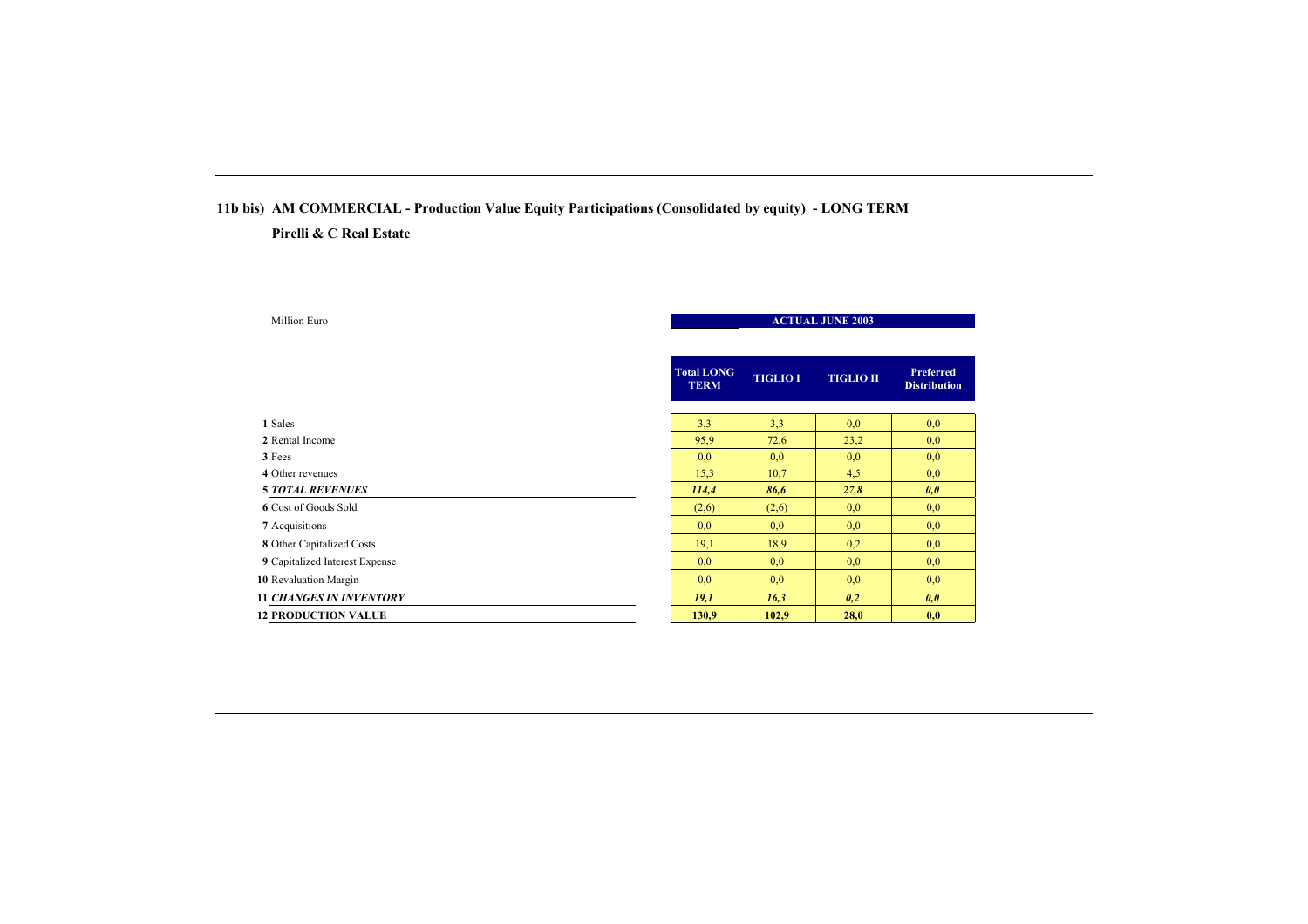# **12) AM LAND - Aggregate of Equity Participations (Consolidated by equity)**

### **Pirelli & C Real Estate**

| Million Euro                                           | <b>ACTUAL JUNE 2003</b> |                   |                  |                                          |  | <b>ACTUAL JUNE 2002</b> |  |
|--------------------------------------------------------|-------------------------|-------------------|------------------|------------------------------------------|--|-------------------------|--|
|                                                        | <b>TOTAL</b>            | Tiglio / Ortensia | Ex Burgo         | <b>Ex Edilnord</b><br><b>Industriali</b> |  | <b>TOTAL</b>            |  |
| 1 Production Value                                     | 5,5                     | 4,1               | 0,4              | 1,1                                      |  | 70,7                    |  |
| of which non consolidated Acquisitions<br>$\mathbf{2}$ | 0,0                     | 0.0               | 0,0              | 0.0                                      |  | 67.6                    |  |
| 3 Production Value net of acquisitions                 | 5,5                     | 4,1               | 0,4              | 1,1                                      |  | 3,1                     |  |
| 4 EBITDA                                               | 2,9                     | 2,3               | 0,1              | 0,5                                      |  | 0,7                     |  |
| 5 Depreciation                                         | 0,0                     | 0,0               | 0,0              | 0,0                                      |  | 0,0                     |  |
| 6 EBIT                                                 | 2,9                     | 2,3               | 0,1              | 0,5                                      |  | 0,7                     |  |
| 7 Income from Equity Participations                    | 0,0                     | 0,0               | 0,0              | 0,0                                      |  | 0,0                     |  |
| 8 EBIT incl. Income from Equity Participations         | 2,9                     | 2,3               | 0,1              | 0,5                                      |  | 0,7                     |  |
| 9 Interest on Shareholders' Loans                      | (0,6)                   | (0,6)             | 0.0              | 0.0                                      |  | 0.0                     |  |
| 10 Other interest income/expenses                      | (3,0)                   | (1, 8)            | (0,3)            | (1,0)                                    |  | (1,2)                   |  |
| 11 Profit before Extraordinary Items                   | (0,7)                   | (0,1)             | (0,2)            | (0,4)                                    |  | (0,5)                   |  |
| 12 Extraordinary Items                                 | (0,0)                   | 0,0               | 0,0              | (0,0)                                    |  | 0,0                     |  |
| 13 Profit before Taxes                                 | (0,7)                   | (0,1)             | (0,2)            | (0,4)                                    |  | (0,5)                   |  |
| 14 Income Taxes                                        | (0,1)                   | (0,1)             | (0,0)            | (0,0)                                    |  | 0,2                     |  |
| 15 Net Income                                          | (0, 8)                  | (0,1)             | (0,2)            | (0,5)                                    |  | (0,4)                   |  |
| 16 Pirelli Real Estate %                               |                         | $20% - 12,7%$     | 49%              | 25%                                      |  |                         |  |
| 17 Income from Equity Participations (PRE's stake)     | (0,2)                   | (0,0)             | (0,1)            | (0,1)                                    |  | (0,1)                   |  |
|                                                        |                         |                   |                  |                                          |  |                         |  |
| 18 Sales                                               | 0,0                     | 0,0               | 0,0              | 0,0                                      |  | 0,0                     |  |
| 19 Gross Capital Gains<br>20 Gross Margin %            | 0,0<br>0%               | 0,0<br>$0\%$      | 0,0<br>0%        | 0,0<br>0%                                |  | 0,0<br>0%               |  |
|                                                        |                         |                   |                  |                                          |  |                         |  |
| 21 Inventories Book Value                              | 257,5                   | 183,4             | 18,8             | 55,3                                     |  | 89,4                    |  |
| 22 TOTAL NFP                                           | 237,2                   | 182,1             | 15,4             | 39,6                                     |  | 47,6                    |  |
| 23 NFP VS BANK/OTHER DEBT                              | 116,2                   | 65,3              | 11,6             | 39,3                                     |  | 32,6                    |  |
| 24 DEBT VS SHAREHOLDERS                                | 121,0                   | 116,9             | $\overline{3,8}$ | 0,3                                      |  | 15,0                    |  |
| 25 of which PRE                                        | $\overline{31,0}$       | 28,8              | $\overline{1,9}$ | $\overline{0,3}$                         |  | 13,2                    |  |

| <b>TOTAL</b>     |
|------------------|
| 70,7             |
| 67,6             |
| 3,1              |
| 0,7              |
| $0,\overline{0}$ |
| 0,7              |
| $0,\overline{0}$ |
| 0,7              |
| $_{0,0}$         |
| (1,2)            |
| (0,5)            |
| $_{\rm 0,0}$     |
| (0, 5)           |
| $_{0,2}$         |
| (0,4)            |

| 0,0  |
|------|
| 0,0  |
| 0%   |
|      |
| 89,4 |
|      |
|      |

| 47,6 |
|------|
| 32,6 |
| 15,0 |
| 13.2 |
|      |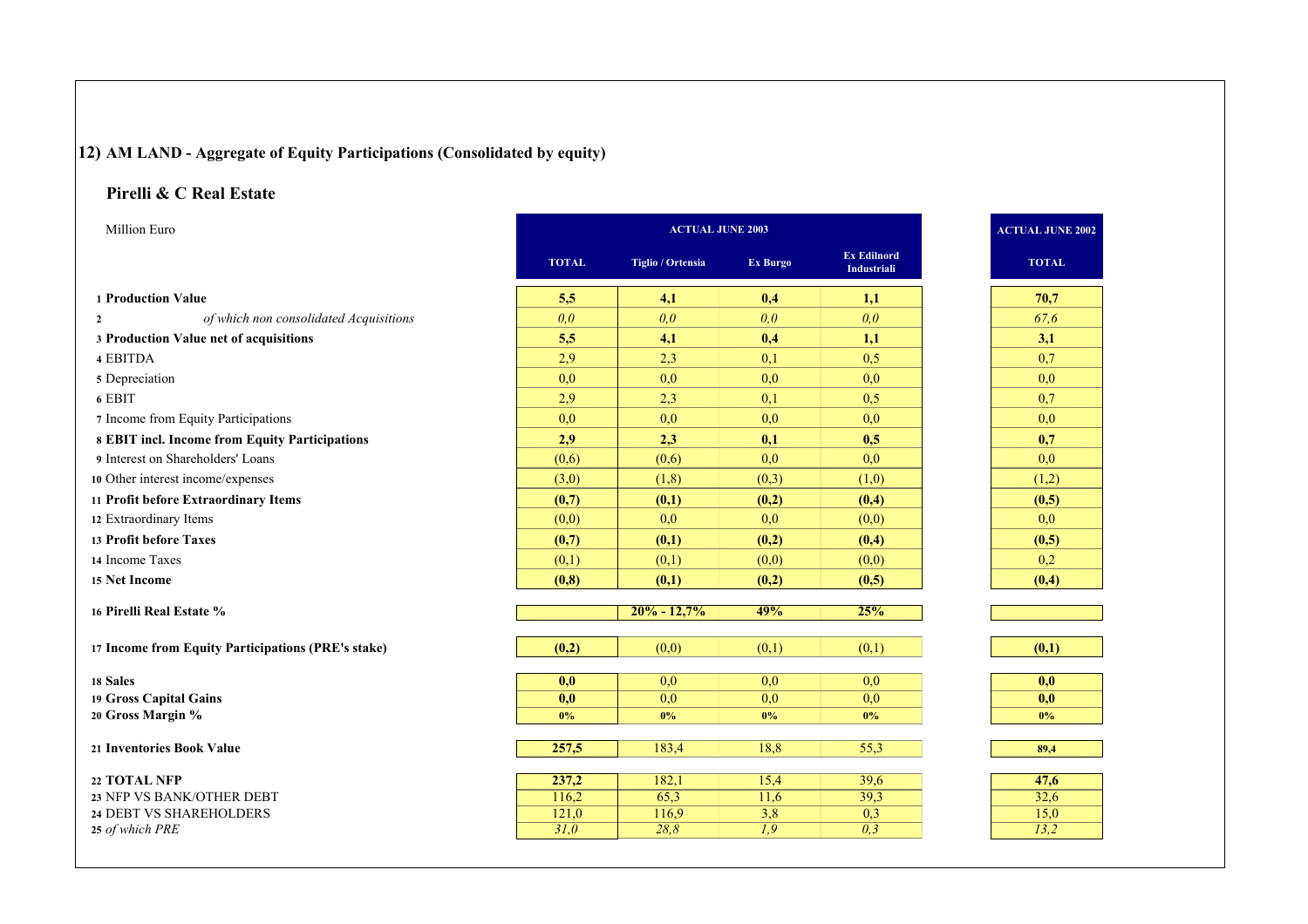# **12 bis) AM LAND - Production Value Equity Participations (Consolidated by equity)**

| Million Euro                   | <b>ACTUAL JUNE 2003</b> |                   |          |                                | <b>ACTUAL JUNE 2002</b> |
|--------------------------------|-------------------------|-------------------|----------|--------------------------------|-------------------------|
|                                | <b>TOTAL</b>            | Tiglio / Ortensia | Ex Burgo | <b>Ex Edilnord Industriali</b> | <b>TOTAL</b>            |
|                                |                         |                   |          |                                |                         |
| 1 Sales                        | 0,0                     | 0,0               | 0,0      | 0,0                            | 0,0                     |
| 2 Rental Income                | 0,0                     | 0,0               | 0,0      | 0,0                            | 0,0                     |
| 3 Fees                         | 0,0                     | 0,0               | 0,0      | 0,0                            | 0,0                     |
| 4 Other revenues               | 0,6                     | 0,6               | 0,0      | 0,0                            | 0,0                     |
| <b>5 TOTAL REVENUES</b>        | 0,6                     | 0.6               | 0,0      | 0,0                            | 0,0                     |
| 6 Cost of Goods Sold           | 0,0                     | 0,0               | 0,0      | 0,0                            | (0,0)                   |
| 7 Acquisitions                 | 0,0                     | 0,0               | 0,0      | 0,0                            | 26,7                    |
| 8 Other Capitalized Costs      | 1,5                     | 1,1               | 0,1      | 0,3                            | 0,8                     |
| 9 Capitalized Interest Expense | 3,4                     | 2,4               | 0,2      | 0,8                            | 0,3                     |
| 10 Revaluation Margin          | 0,0                     | 0,0               | 0,0      | 0,0                            | 0,0                     |
| <b>11 CHANGES IN INVENTORY</b> | 5,0                     | 3,5               | 0,3      | 1,1                            | 27,8                    |
| <b>12 PRODUCTION VALUE</b>     | 5,5                     | 4,1               | 0,4      | 1,1                            | 27,8                    |